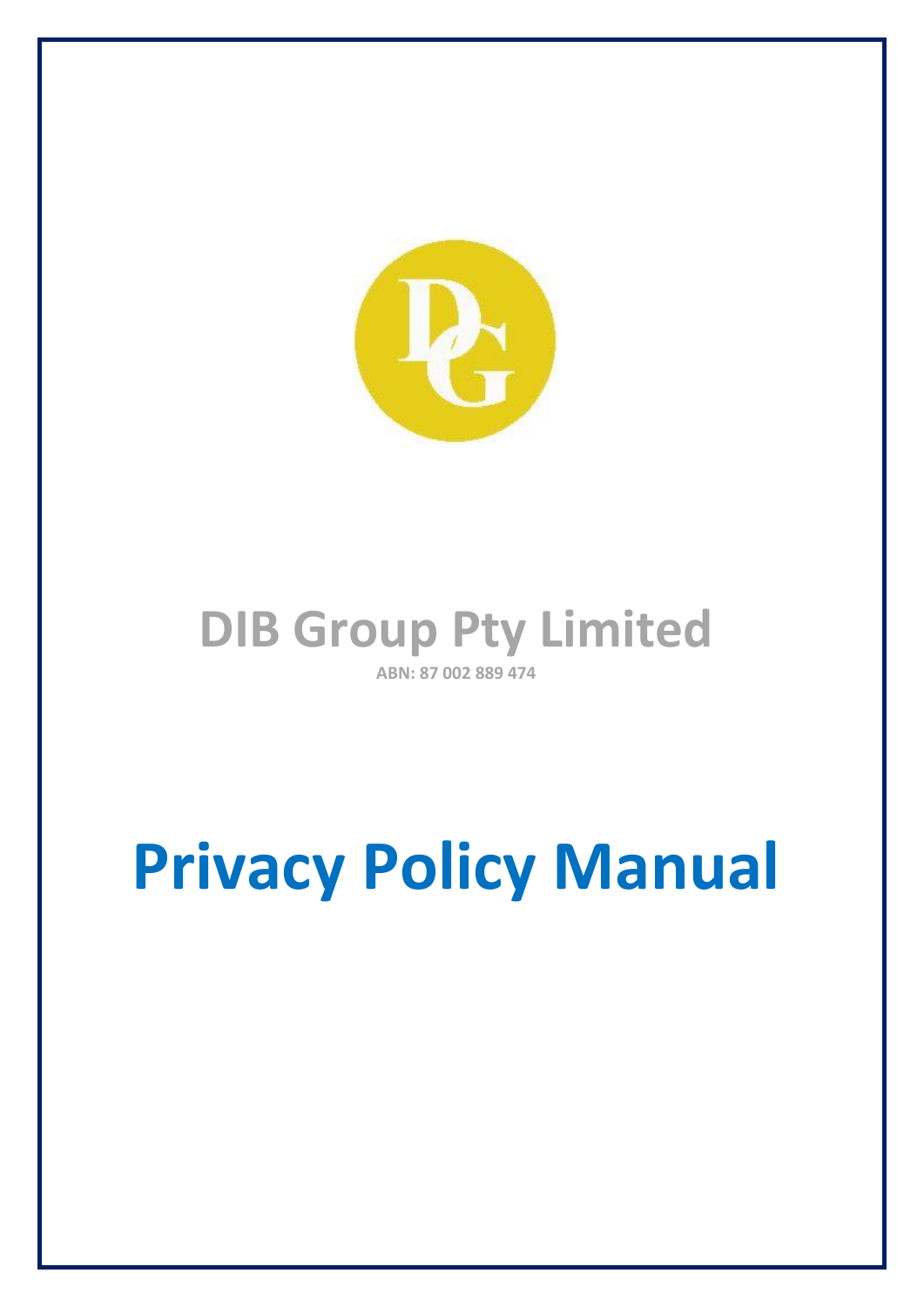# **Table of Contents**

| 1.                                                                               | <i><b>Introduction</b></i><br><u> Andreas Andreas Andreas Andreas Andreas Andreas Andreas Andreas Andreas Andreas Andreas Andreas Andreas Andr</u> | Page 2  |
|----------------------------------------------------------------------------------|----------------------------------------------------------------------------------------------------------------------------------------------------|---------|
| 2.                                                                               | Australian Privacy Principles (APP's) and NDB __________________________________                                                                   | Page 3  |
| 3.                                                                               |                                                                                                                                                    | Page 4  |
| 4.                                                                               | Types Of Personal Information That Is Collected & Held _______________                                                                             | Page 4  |
| 5.                                                                               | Procedures and responding to potential breaches of Privacy ____________                                                                            | Page 6  |
| 6.                                                                               | Purposes For Which Information Is Collected, Held, Used And Disclosed _                                                                            | Page 8  |
| 7.                                                                               | How An Individual May Access Personal Information Held, And How                                                                                    |         |
|                                                                                  | They May Seek Correction Of Such Information ___________________________________                                                                   | Page 9  |
|                                                                                  | 8. How An Individual May Complain About A Breach Of The APP, And                                                                                   |         |
|                                                                                  |                                                                                                                                                    | Page 10 |
|                                                                                  | 9. Will Personal Information Be Disclosed To Overseas Recipients ______________                                                                    | Page 11 |
| 10. Availability Of This Privacy Policy Manual _________________________________ |                                                                                                                                                    | Page 11 |
|                                                                                  |                                                                                                                                                    | Page 12 |
| 12. Appendix A                                                                   |                                                                                                                                                    | Page13  |

**DISCLAIMER:** Subject to any applicable law which cannot be excluded and to all provision implied by statute which cannot be excluded, EC Credit Control (Aust) Pty Ltd accepts no responsibility for any loss, damage, cost or expense (whether direct or implied) incurred by you as a result of any error, omission or misrepresentation in any information in this manual.



**Phone 1300 361 070**

Together - working with you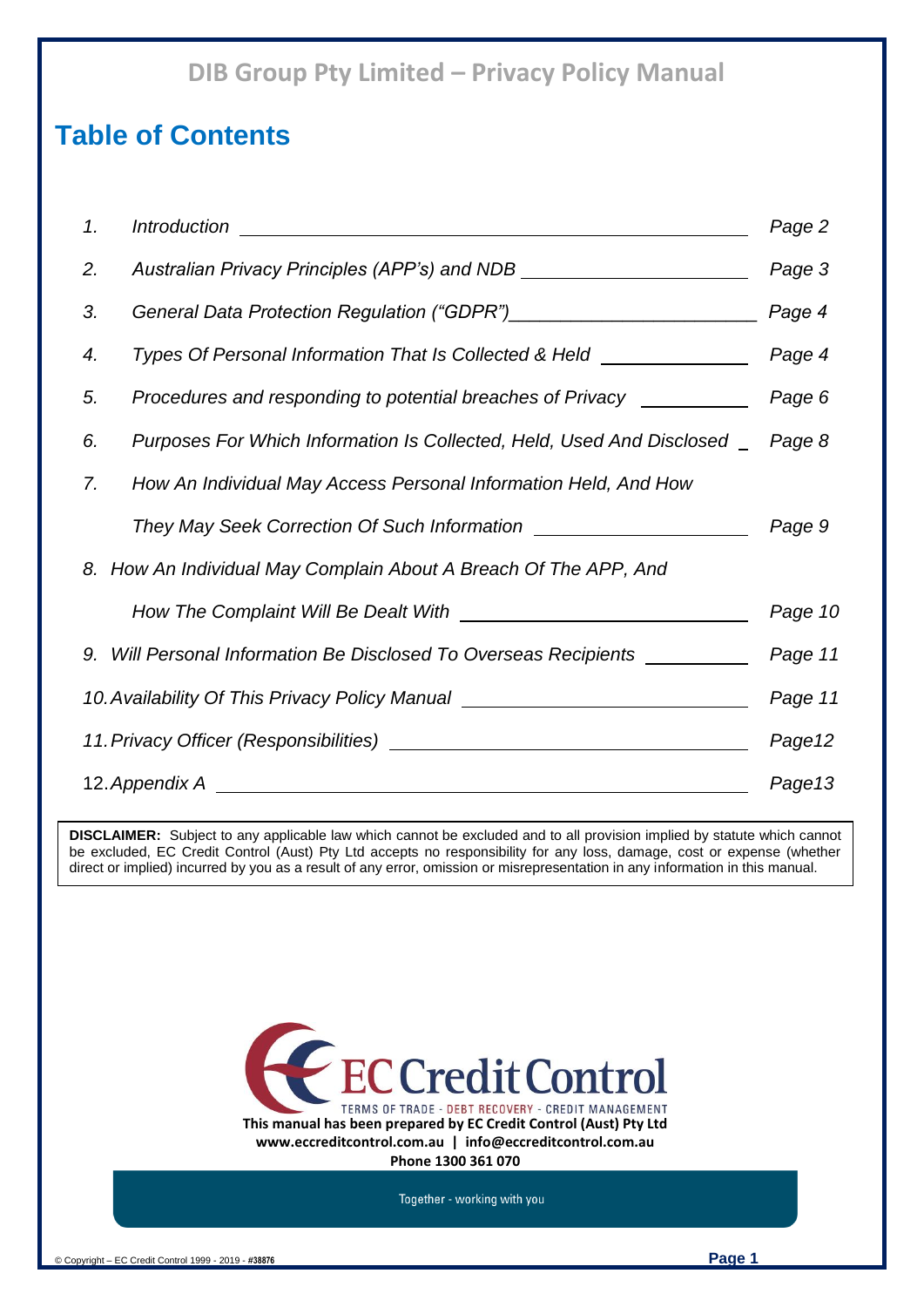# **1. Introduction**

From 12 March 2014, the Australian Privacy Principles (APP's) replaced the National Privacy Principles and Information Privacy Principles and were inserted into the Privacy Act 1988 ("the Act") at schedule 1. These principles apply to private sector organisations who deal with information relating to individuals. This legislation is designed to protect personal information about individuals and sets in place a framework and guidelines about how to deal with this information. APP 1.3 requires an APP entity to have a clearly expressed and up-to-date APP privacy policy describing how it manages personal information. Further in February 2018, the Notifiable Data Breaches ("NDB") Scheme was introduced under Part IIIC of the Act. The NDB establishes requirements and compliance mechanisms for entities in responding to data breaches.

As at 25 May 2018, the EU General Data Protection Regulation ("GDPR") was introduced providing increased transparency for data protection for all businesses transferring data to the Europe Union. While the GDPR and the APP share some similarities, DIB Group Pty Limited is providing robust privacy policies and procedures for its staff and clients. This includes ensuring that it conforms to all required APP's including the provision of a clearly expressed and readily available Privacy Policy. This is completed by the provision of this Privacy Policy Manual.

An APP privacy policy is a key tool for meeting APP 1's requirements.

To assist with this compliance, DIB Group Pty Limited ensures that all of its staff members adhere to these policies and procedures. Any breaches of these policies and procedures must be reported to the relevant staff member's manager or supervisor immediately so that any appropriate measures can be taken to mitigate any issues surrounding an identified breach.

Every staff member of DIB Group Pty Limited who handles personal information is required to have an understanding of the Australian Privacy Principles (APP's), the Act and the GDPR, where necessary. Where a more detailed knowledge of DIB Group Pty Limited's rights and responsibilities is required, the Privacy Officer will be able to provide assistance.

All staff are encouraged to discuss privacy issues with the nominated Privacy Officer.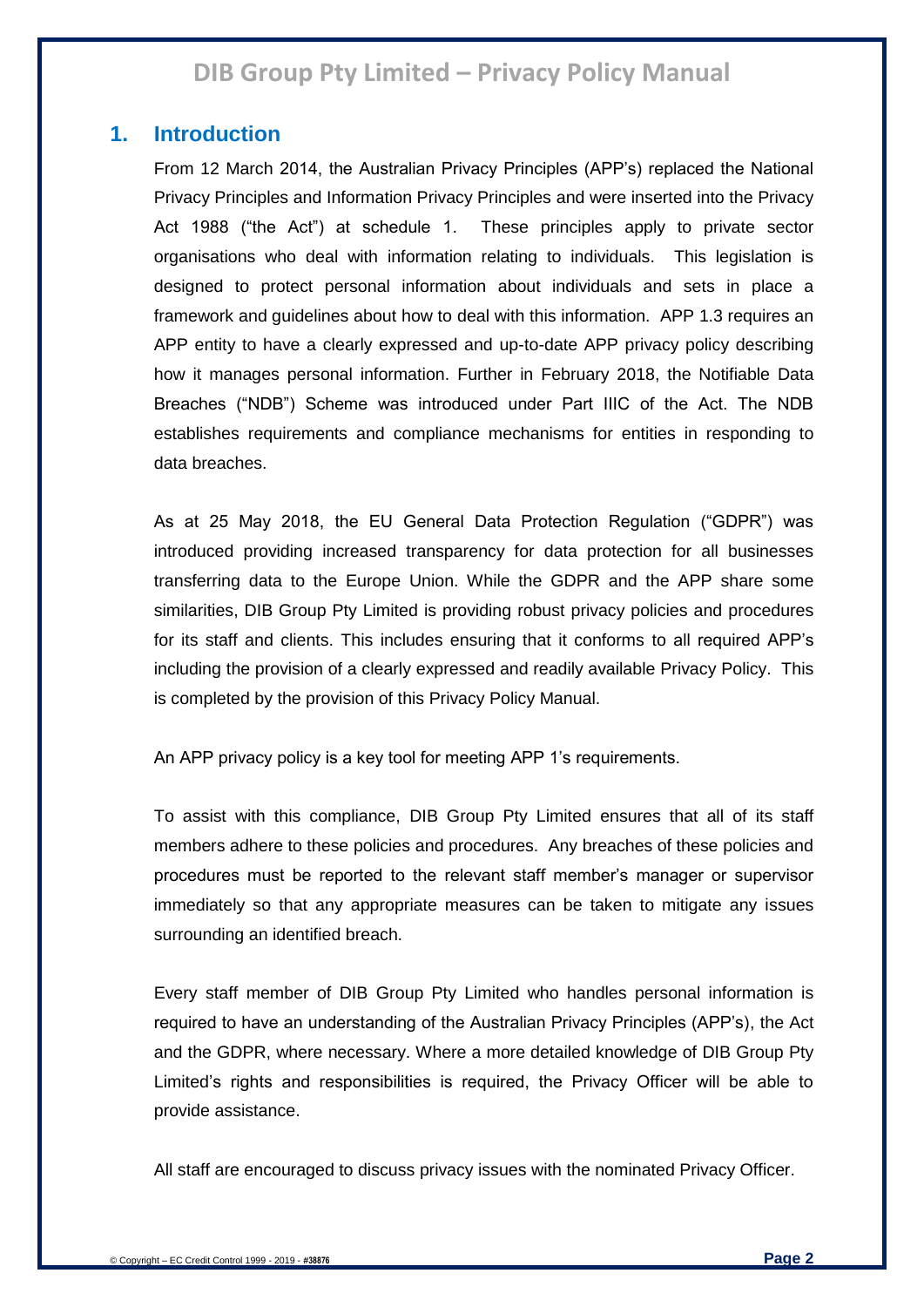### **Review**

Formal review of this privacy policy shall be undertaken on a 6 monthly basis with the details of this review recorded by the Privacy Officer.

# **2. Australian Privacy Principles (APP's)**

The Privacy Act 1988 and the Credit Reporting Privacy Code 2014 places obligations and responsibilities on employers and employees to ensure that information collected from individuals is collected, retained and used in line with the APP's. DIB Group Pty Limited shall abide by the following APP's at all times:

### **APP No.**

### *Part 1 – Consideration of personal information privacy*

- APP 1 Open and transparent management of personal information
- APP 2 Anonymity and pseudonymity

### *Part 2 – Collection of personal information*

- APP 3 Collection of solicited personal information
- APP 4 Dealing with unsolicited personal information
- APP 5 Notification of the collection of personal information

### *Part 3 – Dealing with personal information*

- APP 6 Use or disclosure of personal information
- APP 7 Direct marketing
- APP 8 Cross-border disclosure of personal information
- APP 9 Adoption, use or disclosure of government related identifiers

### *Part 4 – Integrity of personal information*

- APP 10 Quality of personal information
- APP 11 Security of personal information

### *Part 5 – Access to, and correction of, personal information*

- APP 12 Access to personal information
- APP 13 Correction of personal information

Further information regarding the APP's can be obtained from the office of the Australian Information Commissioner at www.oaic.gov.au.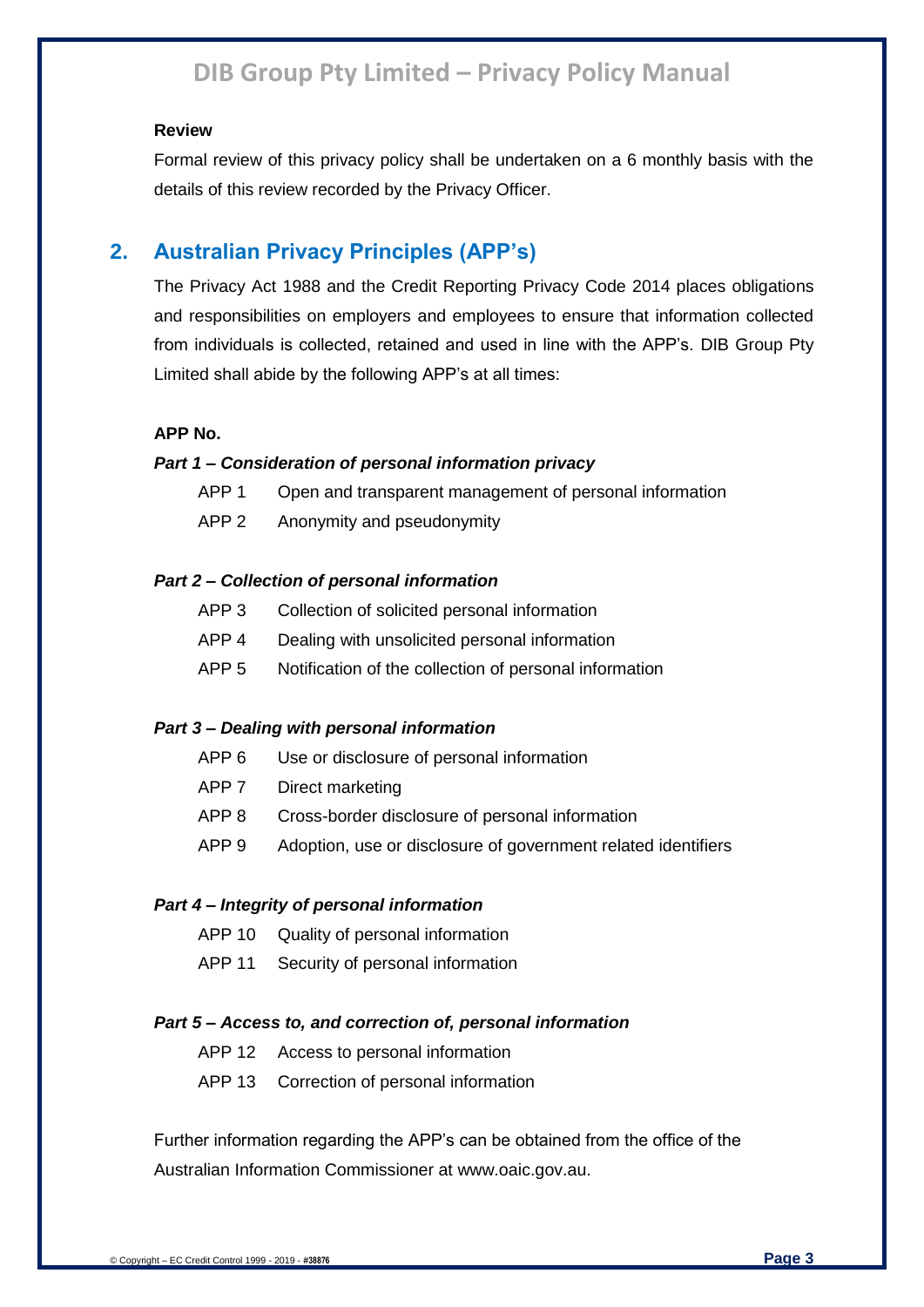A copy of the APP's as produced by the Office of the Australian Information Commissioner is attached as Appendix A. The NDB forms part of the Act as a new implemented scheme for companies to advise its clients, in the event of a potential data breach that is likely to result in serious harm to any individuals whose personal information is involved in the breach. DIB Group Pty Limited's Privacy Policy Manual provides a data breach preparation and response to any potential breaches to ensure compliance under the NDB and the Act.

# **3. General Data Protection Regulation ("GDPR")**

Upon the implementation of the GDPR on 25 May 2018, DIB Group Pty Limited has updated the way they use and collect personal data from residents in the EU. This involves, identifying DIB Group Pty Limited's data protection officer ("Privacy Officer"), how clients can contact the Privacy Officer and identifying the process of transferring client's personal information. Further, the implementation of cookies notices on DIB Group Pty Limited's website has been activated to ensure DIB Group Pty Limited's clients have adequate protection in providing consent to DIB Group Pty Limited withholding their personal data.

# **4. Types of Personal Information That is Collected, Used, Processed & Held**

DIB Group Pty Limited collects personal information for a variety of reasons. This personal information will be collected in the normal course of business and will relate to Goods and/or Services that are provided by DIB Group Pty Limited to clients. This information collected will be done so in the course of business where the client is a customer of DIB Group Pty Limited or when the client acts as a guarantor for another person or company that is a client of DIB Group Pty Limited. DIB Group Pty Limited will not collect information that is not relevant or sensitive in nature unless it is required in the normal course of business.

The personal information that is collected may include, but will not be limited to the following;

- 1/ Full name
- 2/ Address
- 3/ Date of birth
- 4/ Credit references if applicable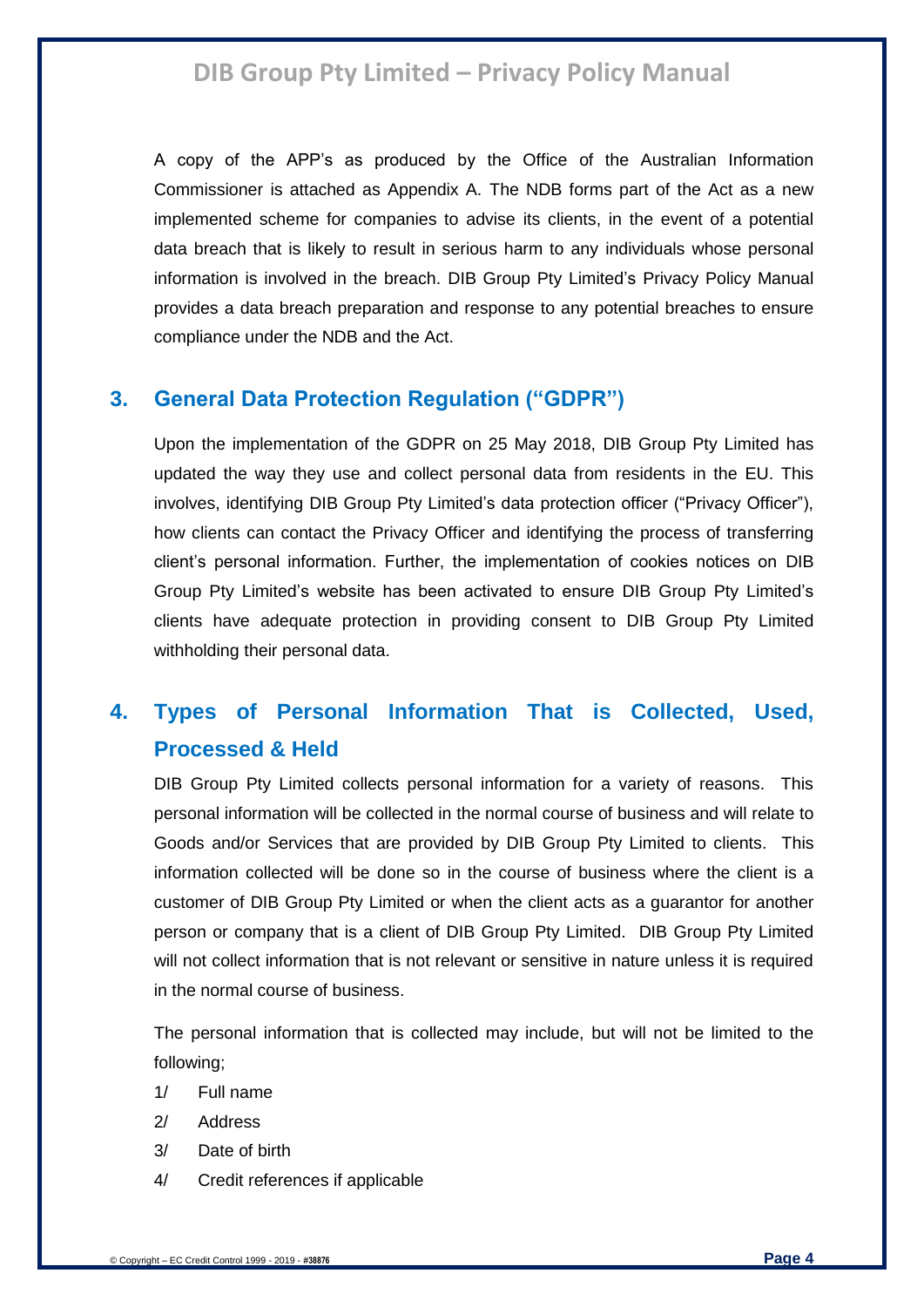- 5/ Publically available information which relate to the clients activities in Australia
- 6/ Any information recorded in the National Personal Insolvency Index
- 7/ The client acknowledges that provided the correct Privacy Act disclosures have been made that DIB Group Pty Limited may conduct a credit report on the client for the purposes of evaluating the credit worthiness of the client.
- 8/ Driver's license details
- 9/ Medical insurance details (if applicable)
- 10/ Electronic contact details including email, Facebook and Twitter details
- 11/ Next of kin and other contact information where applicable

DIB Group Pty Limited ensures that all personal information is held in a secure manner. Where applicable and to the best of DIB Group Pty Limited's knowledge all computers or servers have the required security protections in place to safeguard and protect any personal information that is held by DIB Group Pty Limited.

We use cookies on our website. Cookies are small files which are stored on your computer. They are designed to hold a modest amount of data (including personal information) specific to a particular client and website, and can be accessed either by the web server or the client's computer. In so far as those cookies are not strictly necessary for the provision of DIB Group Pty Limited's services, we will ask you to consent to our use of cookies when you first visit our website.

In the event that you utilise our website for the purpose of purchases/orders, DIB Group Pty Limited agrees to display reference to cookies and /or similar tracking technologies, such as pixels and web beacons (if applicable), and requests consent for DIB Group Pty Limited collecting your personal information which may include:

- (a) IP address, browser, email client type and other similar details;
- (b) Tracking website usage and traffic; and
- (c) Reports are available to DIB Group Pty Limited when DIB Group Pty Limited sends an email to the client, so DIB Group Pty Limited may collect and review that information

If you consent to DIB Group Pty Limited's use of cookies on our website and later wish to withdraw your consent, you may manage and control DIB Group Pty Limited's privacy controls through your browser, including removing cookies by deleting them from your browser history when you leave the site.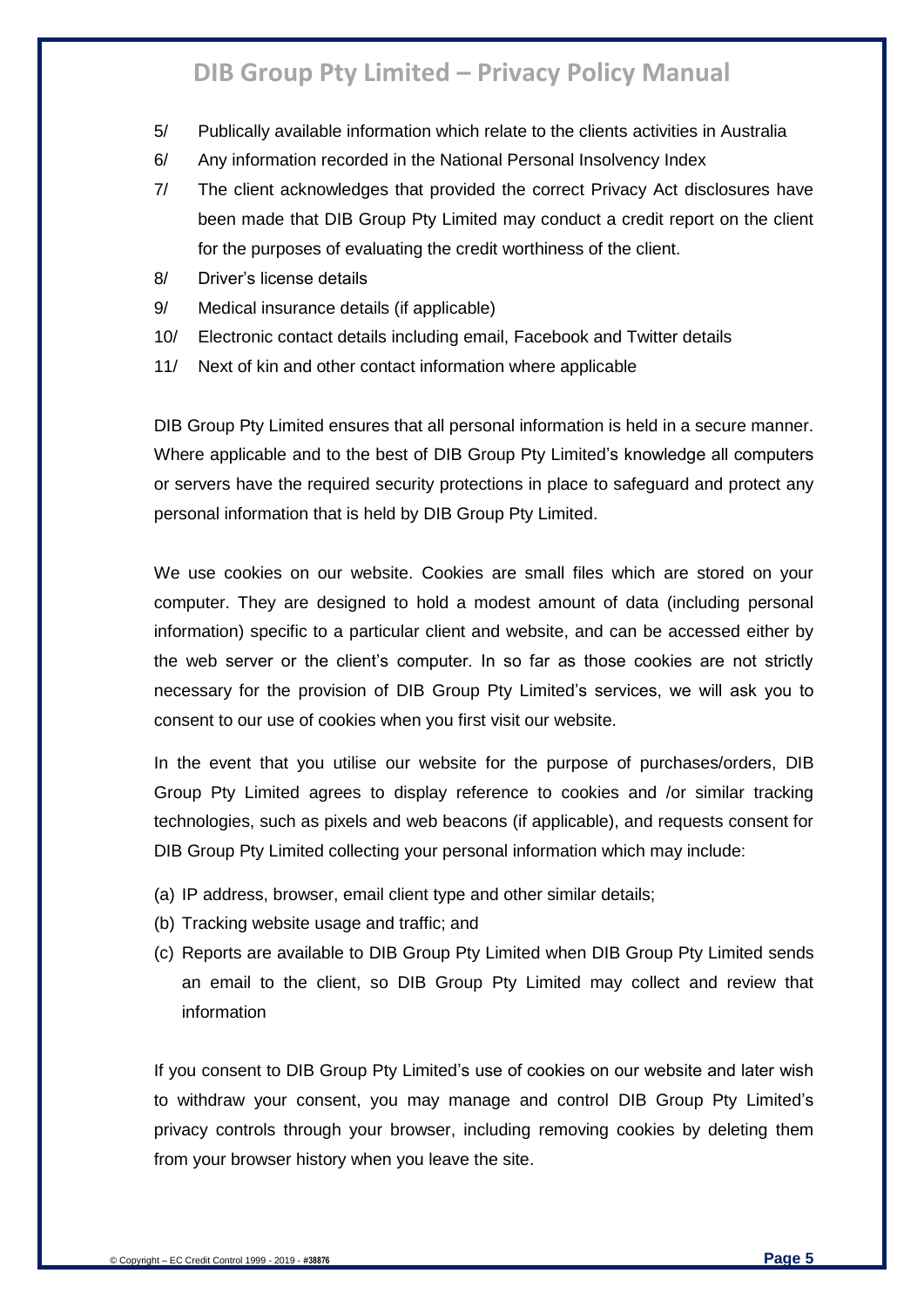DIB Group Pty Limited also regularly conducts internal risk management reviews to ensure that its infrastructure (to the best of its knowledge) is secure and any identifiable risks have been mitigated as much as they can be in the normal course of business.

# **5. Procedures and responding to potential breaches of Privacy**

In accordance with the NDB DIB Group Pty Limited is aware of its responsibilities to notify its clients in the event of a potential data breach that may cause serious harm to clients. Further, in the event the client is located in the Europe Union ("EU"), DIB Group Pty Limited acknowledges that any potential data breaches will be safeguarded by the provisions of the GDPR.

DIB Group Pty Limited will collect and process personal information in the normal course of business. This personal information may be collected and processed, but is not limited to, any of the following methods;

- 1/ Credit applications forms
- 2/ Work authorisation forms, quote forms or any other business documentation
- 3/ Publically available databases that hold information
- 4/ Websites that detail information such as Sensis, Facebook, Google etc
- 5/ By verbally asking you for information as part of normal business practices

Where relevant to data processing as per the GDPR, and in particular where DIB Group Pty Limited uses new technologies, and takes into account the nature, scope, context and purposes of processing and considers that the data processing is likely to result in a high risk to the rights and freedoms of natural persons, the Privacy Officer shall, prior to the processing of personal information, carry out an assessment of impact of the envisaged processing operations on the protection impact assessment. The data protection assessment will be required in instances whereby:

(a) a systematic and extensive evaluation of personal aspects relating to natural persons which is based on automated processing, including profiling, and on which decisions are based that produce legal effects concerning the natural person or similarly significantly affect the natural person;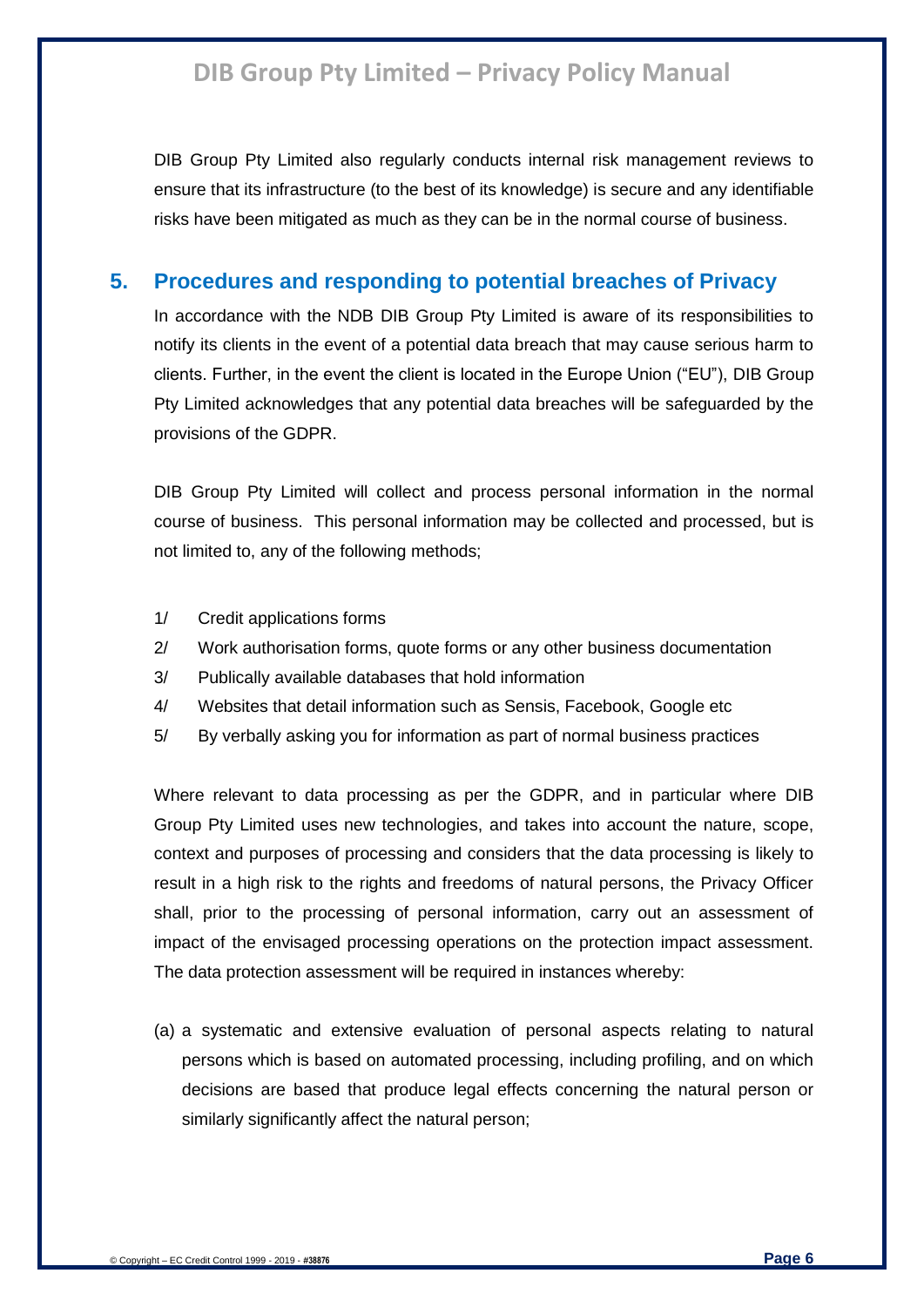- (b) processing on a large scale of special categories of data referred to in [Article 9\(](https://gdpr-info.eu/art-9-gdpr/)1) of the GDPR, or of personal data relating to criminal convictions and offences referred to in [Article 10](https://gdpr-info.eu/art-10-gdpr/) of the GDPR; or
- (c) a systematic monitoring of a publicly accessible area on a large scale.

The assessment shall be carried out in accordance with Article 35 (7) of the GDPR and carry out reviews of such data protection impact assessments when there is any change of the risk associated with the processing of personal information.

As a client of DIB Group Pty Limited and agreeing to DIB Group Pty Limited's Terms and Conditions of Trade, which comprises of DIB Group Pty Limited's privacy statement you hereby agree and consent to the provisions of this Privacy Policy Manual, including but not limited to the collection, processing, use and disclosure of your personal information. In the event that you do not wish to agree or consent to any of the above use, processing collection and disclosure, then DIB Group Pty Limited warrants that any request by you to withdraw your consent or agreement shall be deemed as confirmation by you to cease any and/or all collection use, processing and disclosure of your personal information. You may make a request to withdraw your consent at anytime by telephone and/or by email to the following contact details;

> **The Privacy Officer Kelvyn Peters DIB Group Pty Limited** 9 East St Lidcombe NSW 2141 admin@dibgroup.com.au (02) 8722 2100

DIB Group Pty Limited will ensure that any Information that is to be obtained from you is done so using DIB Group Pty Limited's prescribed forms which;

Authorise DIB Group Pty Limited:

- 1/ To collect personal information; and
- 2/ Inform the individual what personal information is being collected; and
- 3/ Inform the individual why (the purpose) the personal information is being collected; and
- 4/ Inform the individual why & when personal information will be disclosed to  $3<sup>rd</sup>$ parties.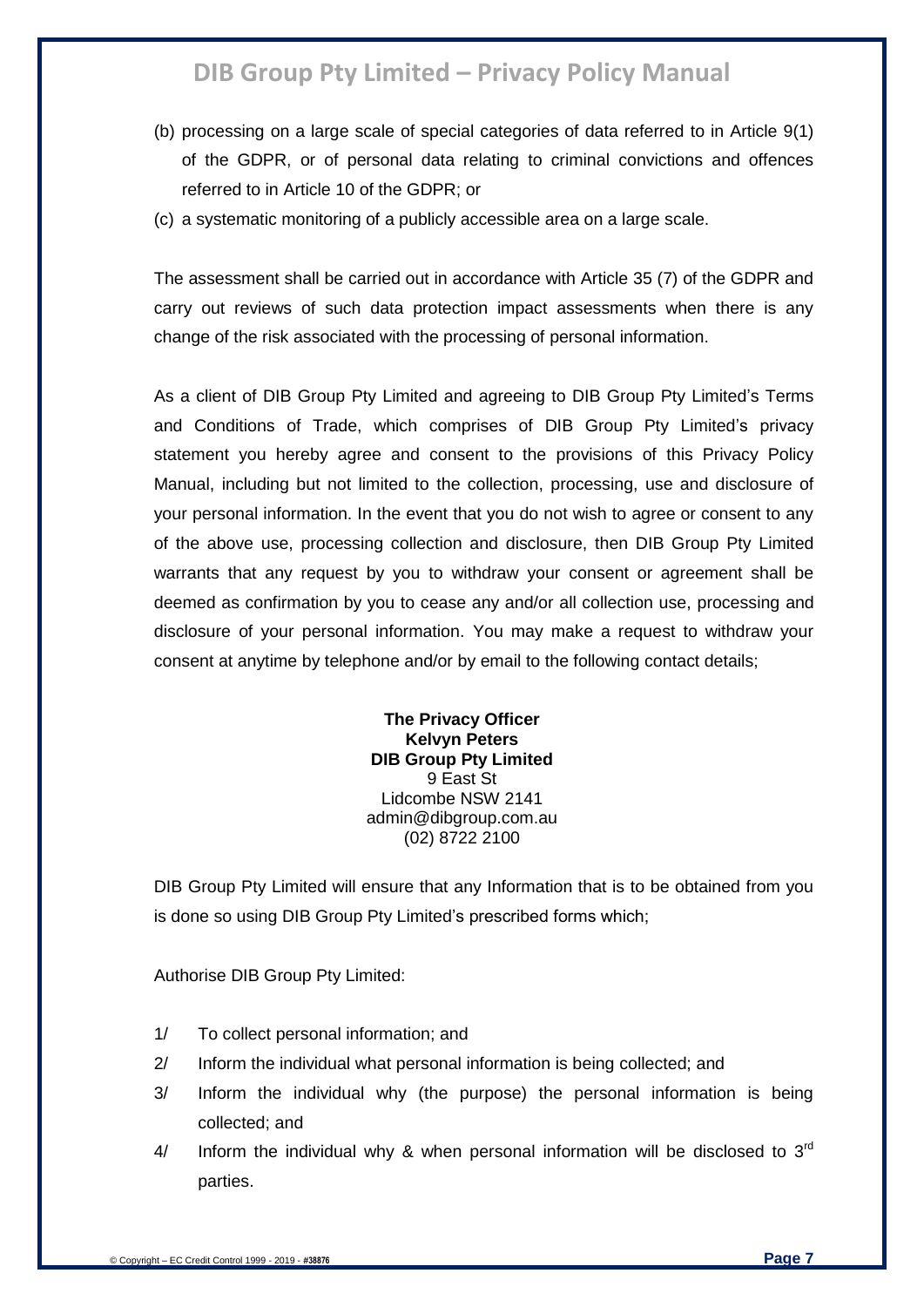It is the responsibility of DIB Group Pty Limited to ensure that any personal information obtained is as accurate and up to date as possible and information is only collected by lawful means in accordance with the Act and relevantly, in accordance with the GDPR.

# **6. Purposes For Which Information Is Collected, Held, Used And Disclosed**

### **Disclosure to Third Parties**

DIB Group Pty Limited will not pass on your personal information to third parties without first obtaining your consent.

In accordance with the Act, and relevantly the GDPR, Personal Information can only be used by DIB Group Pty Limited for the following purposes:

- 1/ Access a credit reporter's database for the following purposes:
	- a) To assess your application for a credit account; or
	- b) To assess your ongoing credit facility; or
	- c) To notify a credit reporter of a default by you; or
	- d) To update your details listed on a credit reporter's database; or
- 2/ Check trade references noted on the prescribed form for the following purposes:
	- a) To assess your application for a credit account; or
	- b) To assess your ongoing credit facility; or
	- c) To notify a default.
- 3/ Market DIB Group Pty Limited's products and services.
- 4/ Any other day to day business purposes such as complying with ATO requirements, managing accounting returns or legal matters.

**Relationship with Credit Reporter -** In the event that notification of a default has been reported to a Credit Reporter and your credit file has been updated (including any changes to the balance outstanding or contact details), then the Credit Reporter shall be notified as soon as practical of any such changes.

DIB Group Pty Limited will only gather information for its particular purpose (primary purpose). In accordance with the Act, and relevantly the GDPR DIB Group Pty Limited will not disclose this information for any other purpose unless this has been agreed to by both parties.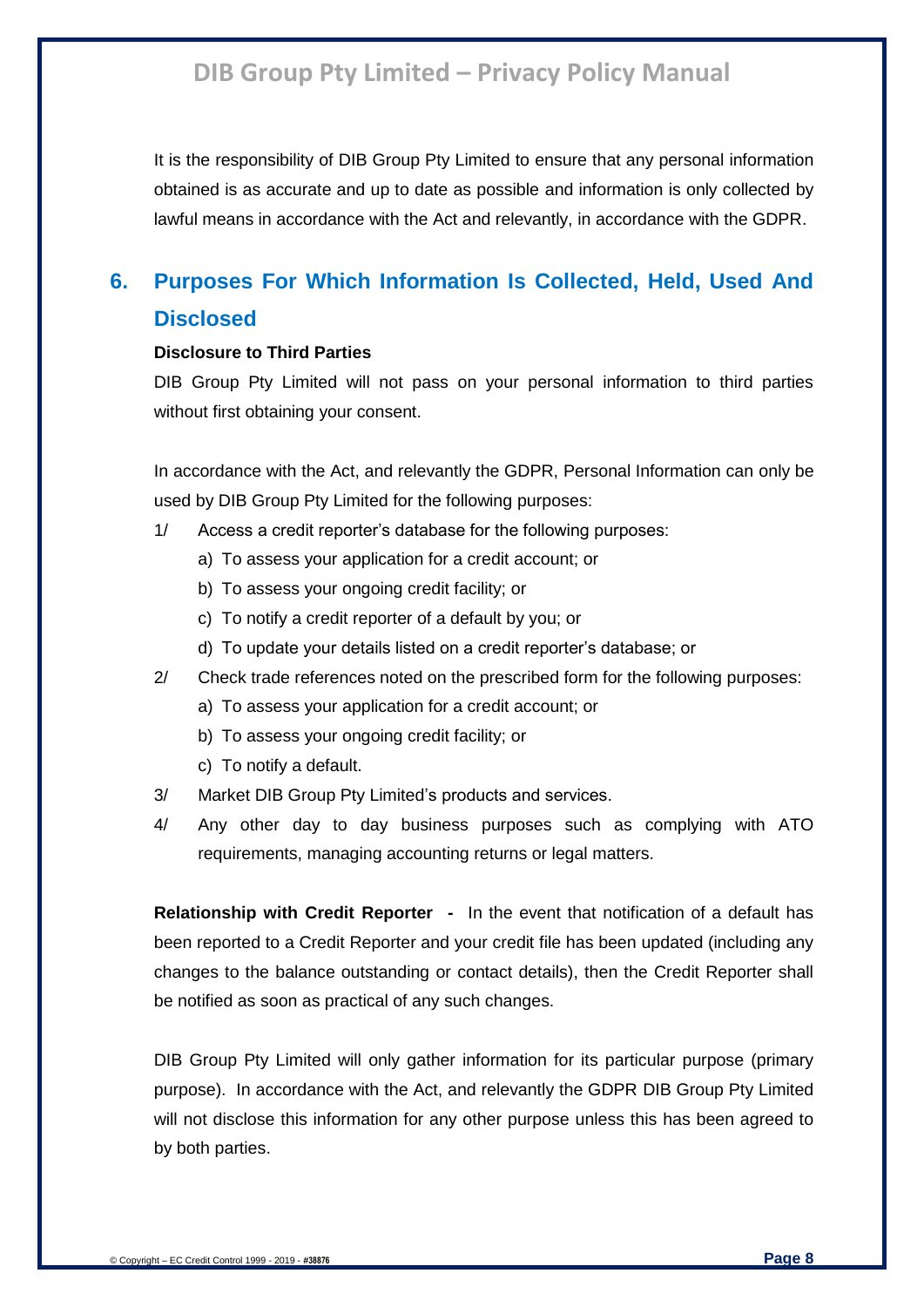# **7. How An Individual May Access Personal Information Held, And How They May Seek Correction Of Such Information**

You shall have the right to request from DIB Group Pty Limited a copy of all the information about you that is retained by DIB Group Pty Limited. You also have the right to request (by telephone and/or by email) that DIB Group Pty Limited correct any information that is incorrect, outdated or inaccurate.

Any requests to receive your personal information or to correct personal information should be directed to the following contact details;

> **The Privacy Officer Kelvyn Peters DIB Group Pty Limited** 9 East St Lidcombe NSW 2141 admin@dibgroup.com.au (02) 8722 2100

DIB Group Pty Limited will destroy personal information upon your request (by telephone and/or by email) or when the personal information is no longer required. The exception to this is if the personal information is required in order to fulfil the purpose of DIB Group Pty Limited or is required to be maintained and/or stored in accordance with the law.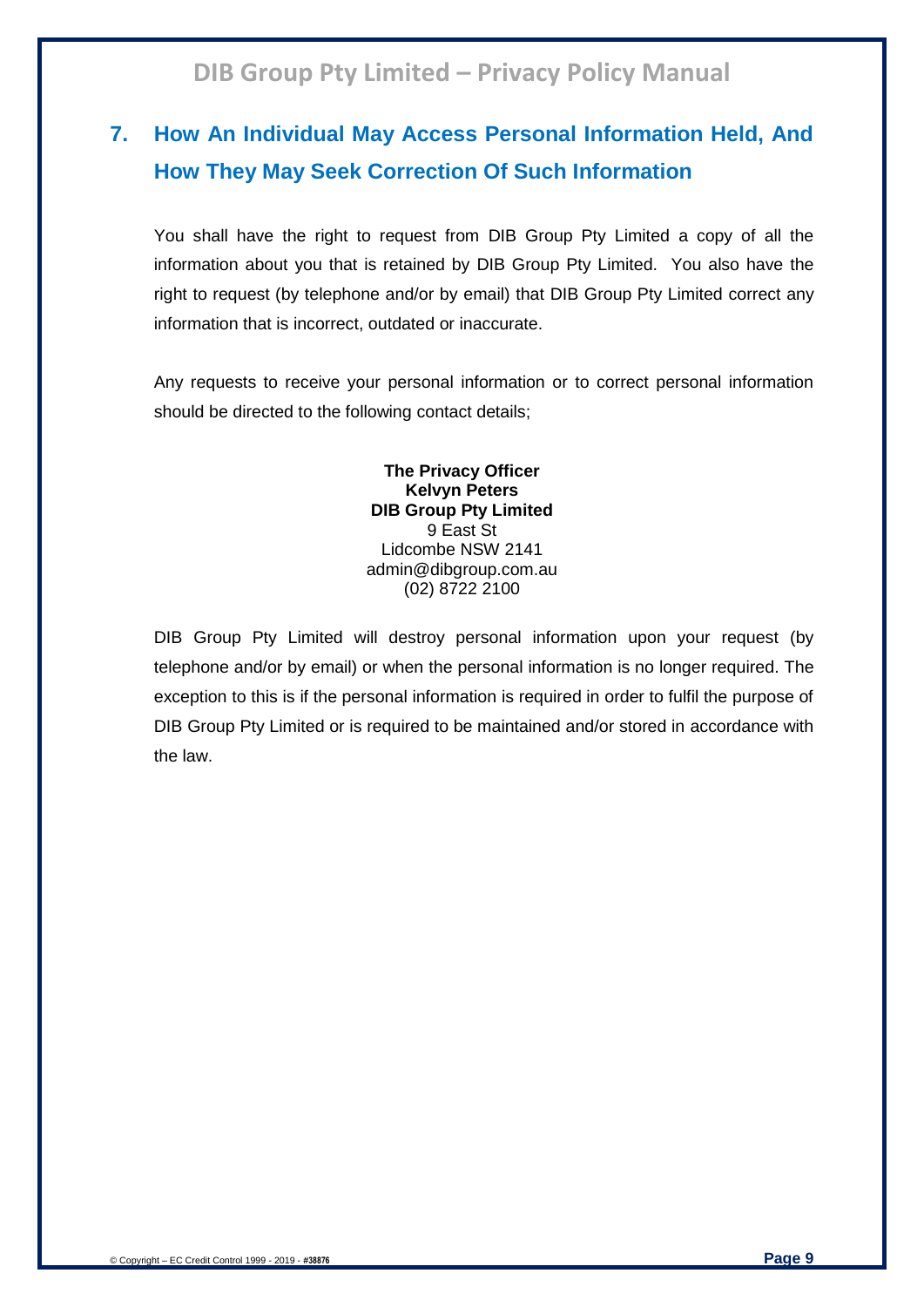# **8. How An Individual May Complain About A Breach Of The APP, And How The Complaint Will Be Dealt With**

You can make a complaint to DIB Group Pty Limited's internal dispute resolution team ('IDR') regarding an interference with and/or misuse of your personal information by contacting DIB Group Pty Limited via telephone or email.

Any complaints should be directed to the following contact details in the first instance;

**The Privacy Officer Kelvyn Peters DIB Group Pty Limited** 9 East St Lidcombe NSW 2141 admin@dibgroup.com.au (02) 8722 2100

In your communication you should detail to DIB Group Pty Limited the nature of your complaint and how you would like DIB Group Pty Limited to rectify your complaint.

We will respond to that complaint within 7 days of receipt and will take all reasonable steps to make a decision as to the complaint within 30 days of receipt of the complaint.

We will disclose information in relation to the complaint to any relevant credit provider and or CRB that holds the personal information the subject of the complaint.

In the event that you are not satisfied with the resolution provided, then you can make a complaint to the Information Commissioner on the OAIC website at [www.oaic.gov.au](http://www.oaic.gov.au/)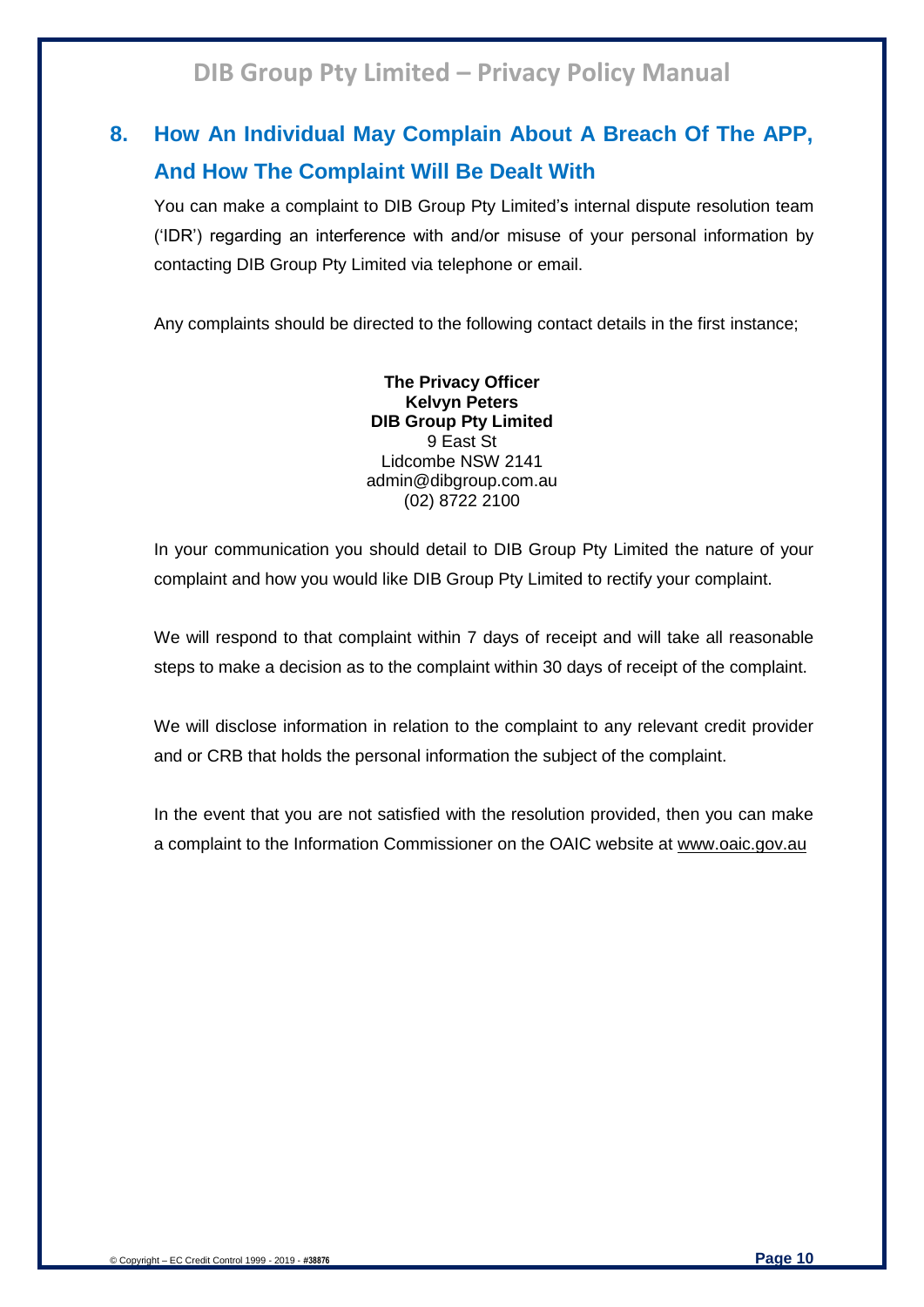# **9. Will Personal Information Be Disclosed To Overseas Recipients**

DIB Group Pty Limited does not disclose information about the client to third party overseas recipients unless the client has provided its consent. DIB Group Pty Limited will notify you if circumstances change regarding overseas disclosure and will comply with the Act and the GDPR in all respects.

Unless otherwise agreed, DIB Group Pty Limited agrees not to disclose any personal information about the client for the purpose of direct marketing. You have the right to request (by telephone and/or by email) that DIB Group Pty Limited does not disclose any personal information about you for the purpose of direct marketing.

# **10. Availability Of This Privacy Policy Manual**

This Privacy Policy manual is available to all clients of DIB Group Pty Limited. It will be made available (where applicable) on DIB Group Pty Limited's website.

This manual will also be available upon request at DIB Group Pty Limited's business premises and is available to be sent to you if required.

If you require a copy of this Privacy Policy please make a request utilising the following contact information in the first instance:

> **The Privacy Officer Kelvyn Peters DIB Group Pty Limited** 9 East St Lidcombe NSW 2141 admin@dibgroup.com.au (02) 8722 2100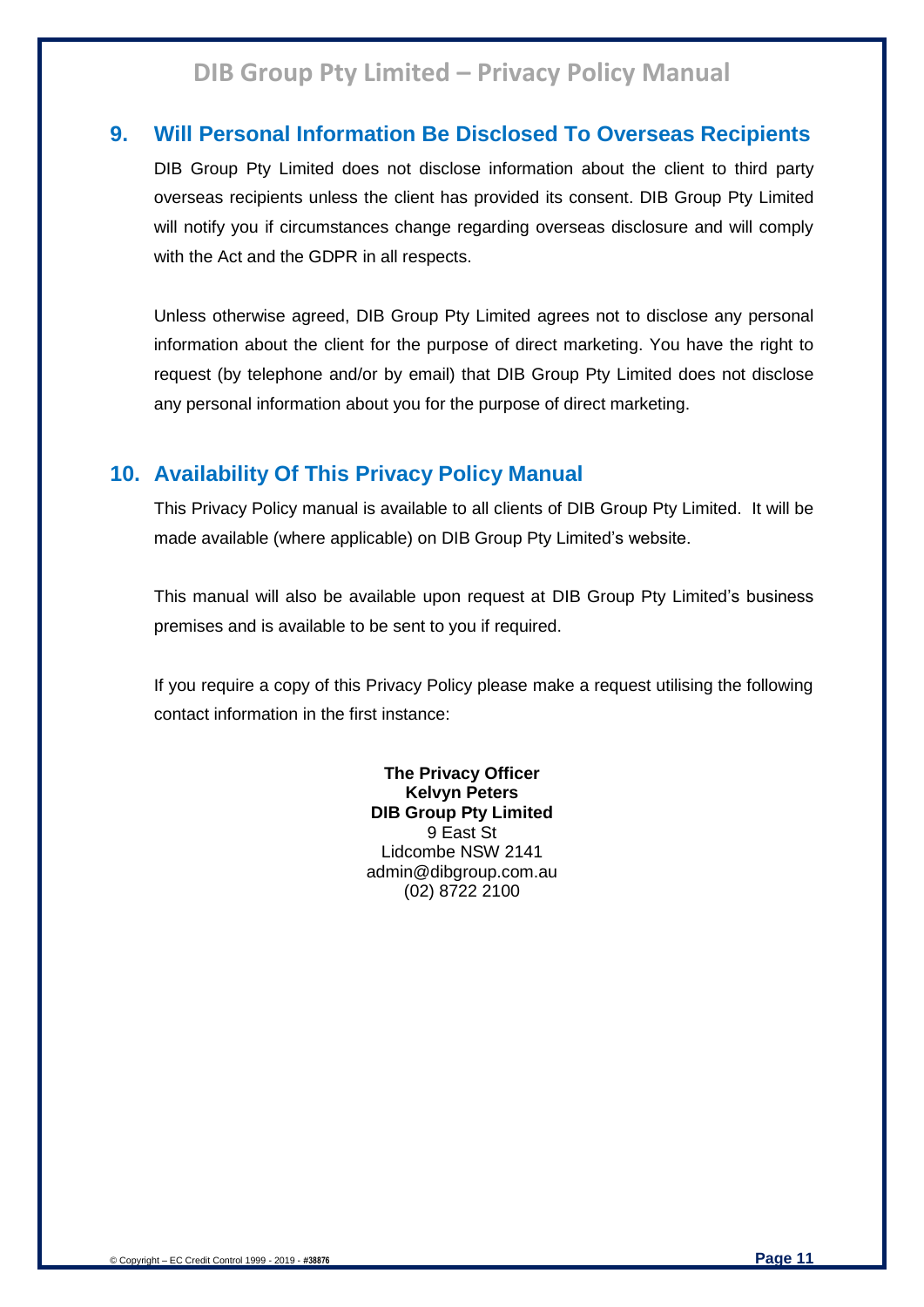# **11. Privacy Officer (Responsibilities)**

DIB Group Pty Limited has appointed an internal Privacy Officer to manage its privacy matters. The name of this officer is available by making contact with DIB Group Pty Limited. The privacy officers duties include (but are not limited to) the following:

The Privacy Officer needs to be familiar with the APP's. Educational material is available from the office of the Privacy Commissioner which explains what DIB Group Pty Limited needs to know in order to comply with the Privacy Act.

If a person complains to the Privacy Commissioner that DIB Group Pty Limited has breached their privacy, the Information Commissioner may contact the Privacy Officer to discuss the complaint, and to see whether there is any means of settling the matter. The Privacy Officer shall provide whatever assistance is necessary. The Privacy Officer may be asked to provide background information or identify the staff members who can do so.

### **Complaints**

In the event that a complaint about privacy issues is received the Privacy Officer will:

- 1/ Take ownership of the complaint and ensure that it is dealt with in a timely manner.
- 2/ Acknowledge receipt of the complaint within 24 hours and advise the complainant of their rights.
- 3/ Fully investigate the complaint.
- 4/ Respond, with findings, to the complainant within 30 days of receipt.
- 5/ Keep a record of all complaints received for ongoing review of policies and procedures.

In the event that a complaint about privacy issues is received via a credit reporter the Privacy Officer will:

- 1/ Take ownership of the complaint and ensure that it is dealt with in a timely manner.
- 2/ Acknowledge receipt of the complaint to the credit reporter within 24 hours.
- 3/ Fully investigate the complaint.
- 4/ Respond, with findings, to the credit reporter within 7 days of receipt.
- 5/ Keep a record of all complaints received for ongoing review of policies and procedures.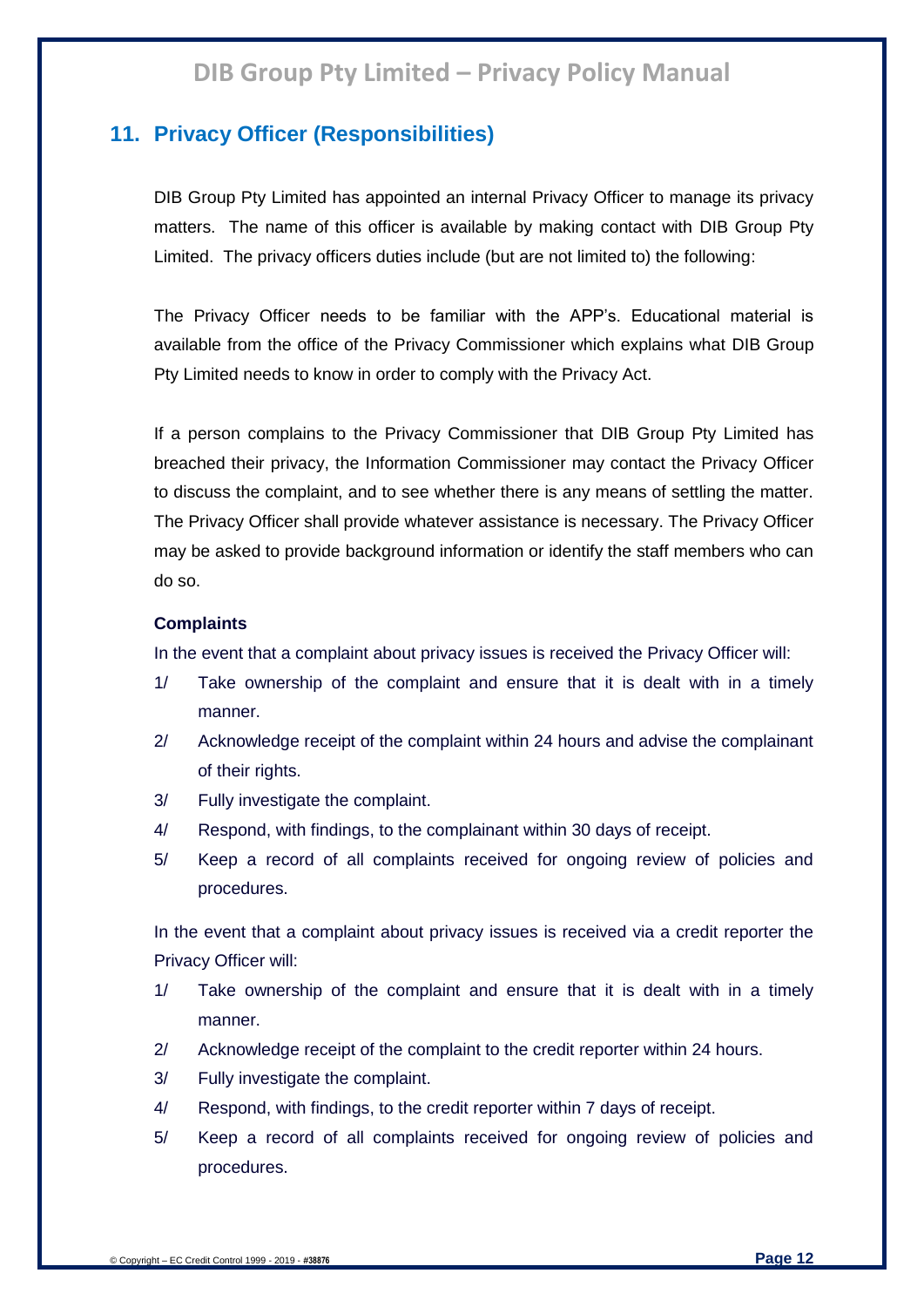# **APPENDIX A - INFORMATION PRIVACY PRINCIPLES**

# **Part 1 – Consideration Of Personal Information Privacy**

# **Australian Privacy Principle 1 – open and transparent management of personal information**

1.1 The object of this principle is to ensure that APP entities manage personal information in an open and transparent way.

### *Compliance with the Australian Privacy Principles etc.*

- 1.2 An APP entity must take such steps as are reasonable in the circumstances to implement practices, procedures and systems relating to the entity's functions or activities that:
	- (a) will ensure that the entity complies with the Australian Privacy Principles and a registered APP code (if any) that binds the entity; and
	- (b) will enable the entity to deal with inquiries or complaints from individuals about the entity's compliance with the Australian Privacy Principles or such a code.

### *APP Privacy policy*

- 1.3 An APP entity must have a clearly expressed and up to date policy (the *APP privacy policy*) about the management of personal information by the entity.
- 1.4 Without limiting sub-clause 1.3, the APP privacy policy of the APP entity must contain the following information:
	- (a) the kinds of personal information that the entity collects and holds;
	- (b) how the entity collects and holds personal information;
	- (c) the purposes for which the entity collects, holds, uses and discloses personal information;
	- (d) how an individual may access personal information about the individual that is held by the entity and seek the correction of such information;
	- (e) how an individual may complain about a breach of the Australian Privacy Principles, or a registered APP code (if any) that binds the entity, and how the entity will deal with such a complaint;
	- (f) whether the entity is likely to disclose personal information to overseas recipients;
	- (g) if the entity is likely to disclose personal information to overseas recipients—the countries in which such recipients are likely to be located if it is practicable to specify those countries in the policy.

### *Availability of APP privacy policy etc.*

- 1.5 An APP entity must take such steps as are reasonable in the circumstances to make its APP privacy policy available:
	- (a) free of charge; and
	- (b) in such form as is appropriate.

**Note:** An APP entity will usually make its APP privacy policy available on the entity's website.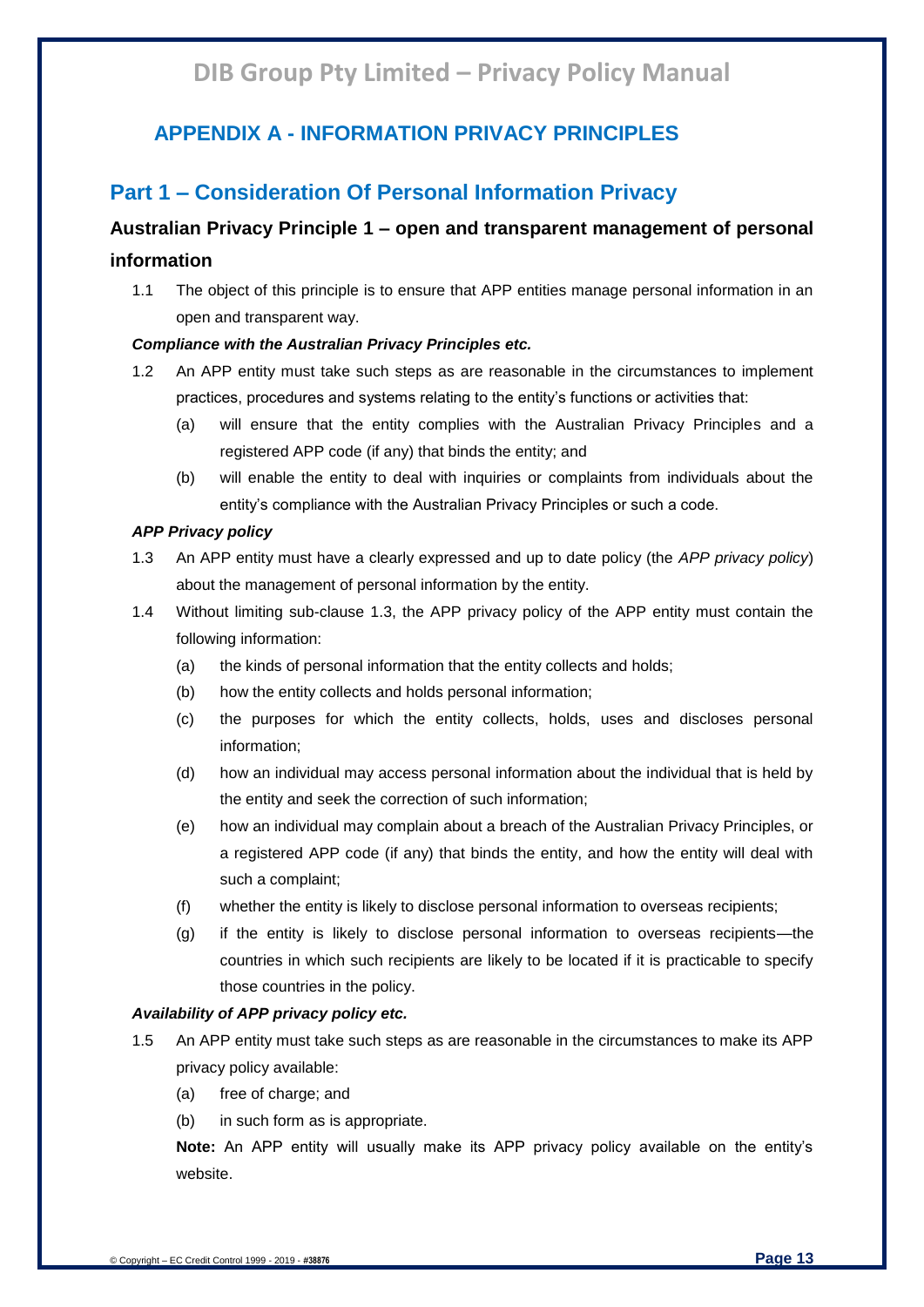1.6 If a person or body requests a copy of the APP privacy policy of an APP entity in a particular form, the entity must take such steps as are reasonable in the circumstances to give the person or body a copy in that form.

### **Australian Privacy Principle 2 – anonymity and pseudonymity**

- 2.1 Individuals must have the option of not identifying themselves, or of using a pseudonym, when dealing with an APP entity in relation to a particular matter.
- 2.2 Sub-clause 2.1 does not apply if, in relation to that matter:
	- (a) the APP entity is required or authorised by or under an Australian law, or a court/ tribunal order, to deal with individuals who have identified themselves; or
	- (b) it is impracticable for the APP entity to deal with individuals who have not identified themselves or who have used a pseudonym.

# **Part 2 – Collection Of Personal Information**

### **Australian Privacy Principle 3 – collection of solicited personal information**

### *Personal information other than sensitive information*

- 3.1 If an APP entity is an agency, the entity must not collect personal information (other than sensitive information) unless the information is reasonably necessary for, or directly related to, one or more of the entity's functions or activities.
- 3.2 If an APP entity is an organisation, the entity must not collect personal information (other than sensitive information) unless the information is reasonably necessary for one or more of the entity's functions or activities.

### *Sensitive information*

- 3.3 An APP entity must not collect sensitive information about an individual unless:
	- (a) the individual consents to the collection of the information and:
		- (i) if the entity is an agency—the information is reasonably necessary for, or directly related to, one or more of the entity's functions or activities; or
		- (ii) if the entity is an organisation—the information is reasonably necessary for one or more of the entity's functions or activities; or
	- (b) sub-clause 3.4 applies in relation to the information.
- 3.4 This sub-clause applies in relation to sensitive information about an individual if:
	- (a) the collection of the information is required or authorised by or under an Australian law or a court/tribunal order; or
	- (b) a permitted general situation exists in relation to the collection of the information by the APP entity; or
	- (c) the APP entity is an organisation and a permitted health situation exists in relation to the collection of the information by the entity; or
	- (d) the APP entity is an enforcement body and the entity reasonably believes that: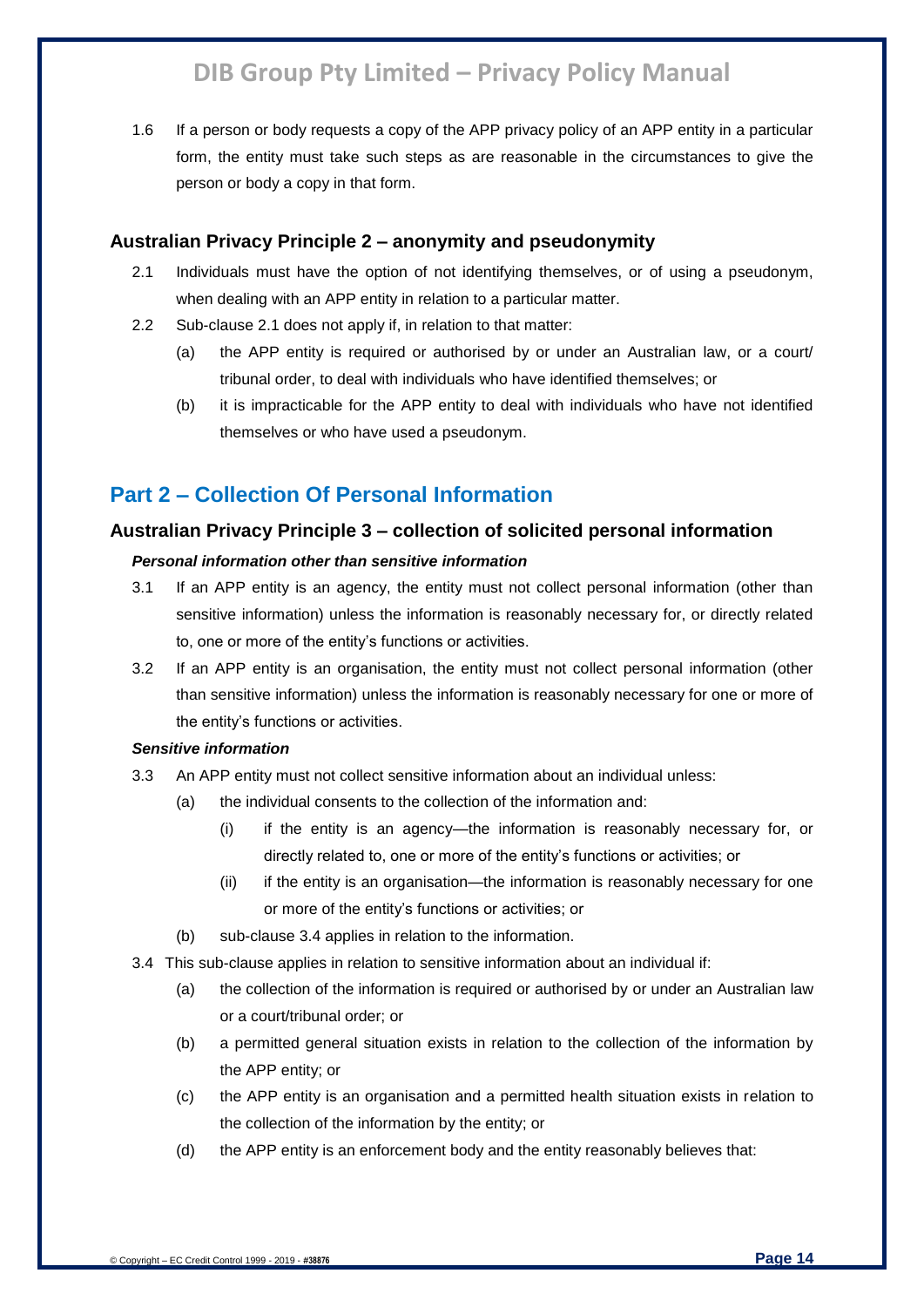- (i) if the entity is the Immigration Department—the collection of the information is reasonably necessary for, or directly related to, one or more enforcement related activities conducted by, or on behalf of, the entity; or
- (ii) otherwise—the collection of the information is reasonably necessary for, or directly related to, one or more of the entity's functions or activities; or
- (e) the APP entity is a non-profit organisation and both of the following apply:
	- (i) the information relates to the activities of the organisation;
	- (ii) the information relates solely to the members of the organisation, or to individuals who have regular contact with the organisation in connection with its activities. Note: For *permitted general situation*, see section 16A. For *permitted health situation*, see section 16B.

### *Means of collection*

- 3.5 An APP entity must collect personal information only by lawful and fair means.
- 3.6 An APP entity must collect personal information about an individual only from the individual unless:
	- (a) if the entity is an agency:
		- (i) the individual consents to the collection of the information from someone other than the individual; or
		- (ii) the entity is required or authorised by or under an Australian law, or a court/tribunal order, to collect the information from someone other than the individual; or
	- (b) it is unreasonable or impracticable to do so.

### *Solicited personal information*

3.7 This principle applies to the collection of personal information that is solicited by an APP entity.

# **Australian Privacy Principle 4 – dealing with unsolicited personal information**

- 4.1 If:
	- (a) an APP entity receives personal information; and
	- (b) the entity did not solicit the information;

the entity must, within a reasonable period after receiving the information, determine whether or not the entity could have collected the information under Australian Privacy Principle 3 if the entity had solicited the information.

- 4.2 The APP entity may use or disclose the personal information for the purposes of making the determination under sub-clause 4.1.
- 4.3 If:
	- (a) the APP entity determines that the entity could not have collected the personal information; and
	- (b) the information is not contained in a Commonwealth record;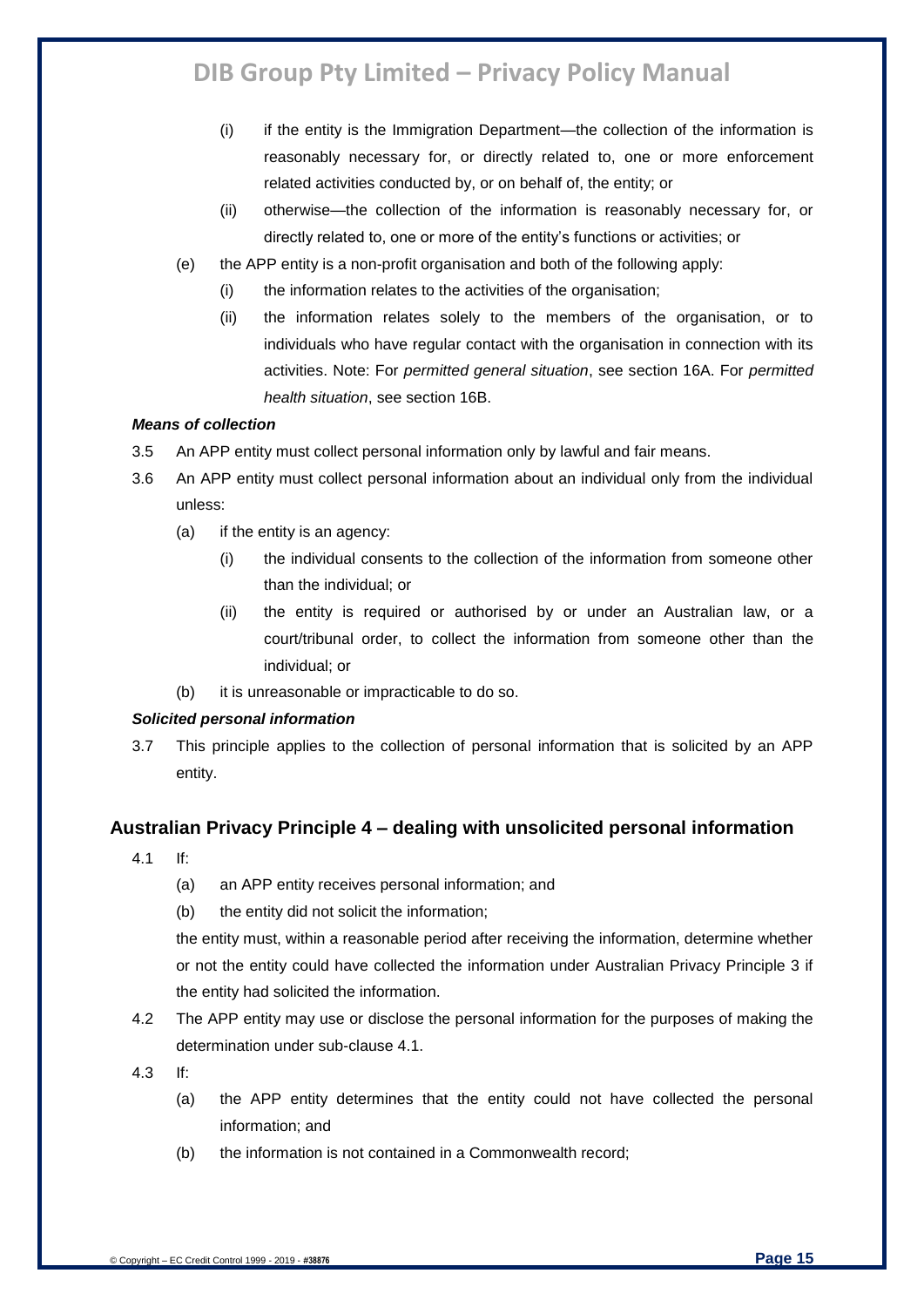the entity must, as soon as practicable but only if it is lawful and reasonable to do so, destroy the information or ensure that the information is de-identified.

4.4 If sub-clause 4.3 does not apply in relation to the personal information, Australian Privacy Principles 5 to 13 apply in relation to the information as if the entity had collected the information under Australian Privacy Principle 3.

# **Australian Privacy Principle 5 – notification of the collection of personal information**

- 5.1 At or before the time or, if that is not practicable, as soon as practicable after, an APP entity collects personal information about an individual, the entity must take such steps (if any) as are reasonable in the circumstances:
	- (a) to notify the individual of such matters referred to in sub-clause 5.2 as are reasonable in the circumstances; or
	- (b) to otherwise ensure that the individual is aware of any such matters.
- 5.2 The matters for the purposes of sub-clause 5.1 are as follows:
	- (a) the identity and contact details of the APP entity;
	- (b) if:
		- (i) the APP entity collects the personal information from someone other than the individual; or
		- (ii) the individual may not be aware that the APP entity has collected the personal information;

the fact that the entity so collects, or has collected, the information and the circumstances of that collection;

- (c) if the collection of the personal information is required or authorised by or under an Australian law or a court/tribunal order— the fact that the collection is so required or authorised (including the name of the Australian law, or details of the court/ tribunal order, that requires or authorises the collection);
- (d) the purposes for which the APP entity collects the personal information;
- (e) the main consequences (if any) for the individual if all or some of the personal information is not collected by the APP entity;
- (f) any other APP entity, body or person, or the types of any other APP entities, bodies or persons, to which the APP entity usually discloses personal information of the kind collected by the entity;
- (g) that the APP privacy policy of the APP entity contains information about how the individual may access the personal information about the individual that is held by the entity and seek the correction of such information;
- (h) that the APP privacy policy of the APP entity contains information about how the individual may complain about a breach of the Australian Privacy Principles, or a registered APP code (if any) that binds the entity, and how the entity will deal with such a complaint;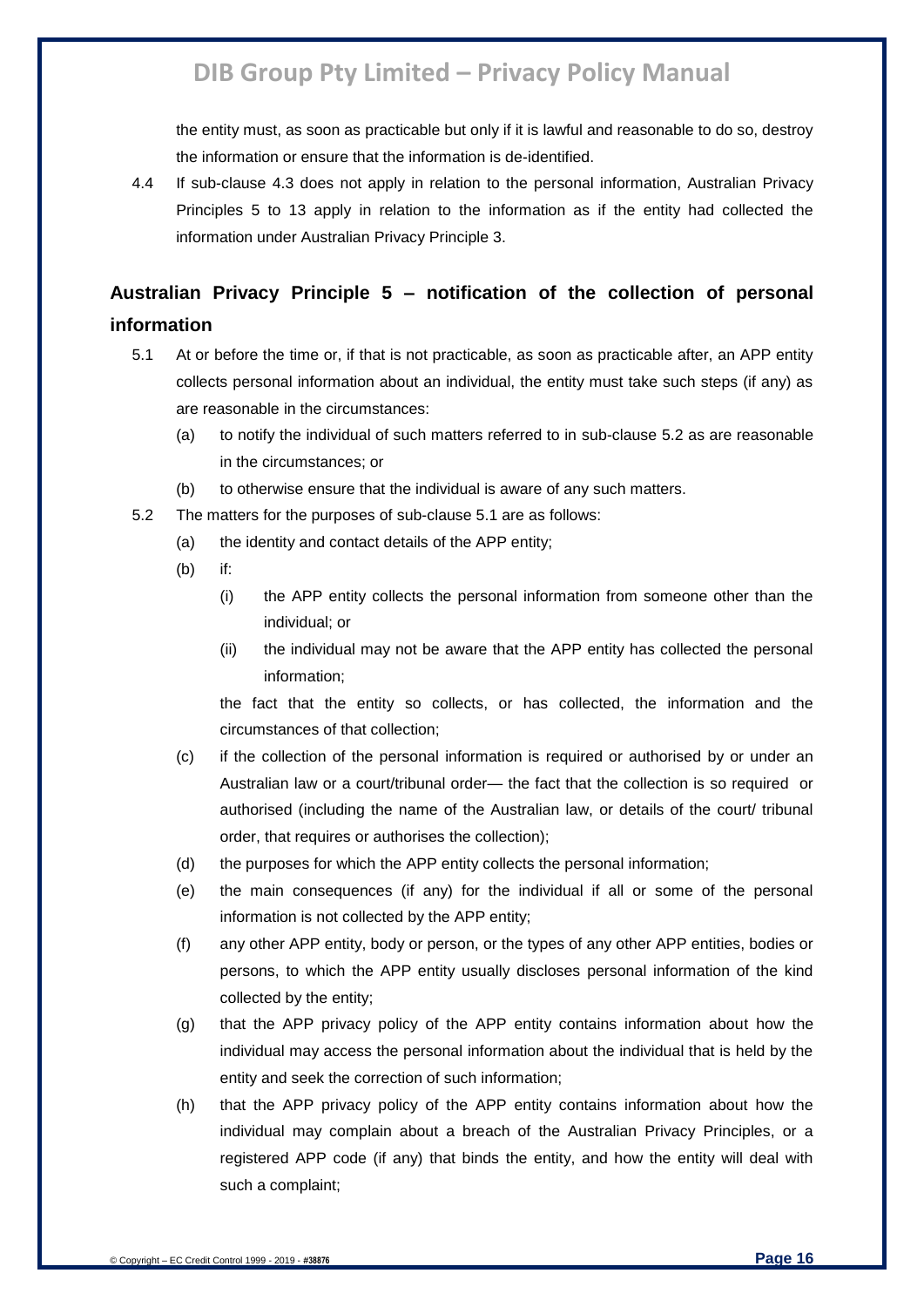- (i) whether the APP entity is likely to disclose the personal information to overseas recipients;
- $(i)$  if the APP entity is likely to disclose the personal information to overseas recipients the countries in which such recipients are likely to be located if it is practicable to specify those countries in the notification or to otherwise make the individual aware of them.

# **Part 3 – Dealing With Personal Information**

# **Australian Privacy Principle 6 – use or disclosure of personal information**

### **Use or disclosure**

- 6.1 If an APP entity holds personal information about an individual that was collected for a particular purpose (the primary purpose), the entity must not use or disclose the information for another purpose (the secondary purpose) unless:
	- (a) the individual has consented to the use or disclosure of the information; or
	- (b) sub-clause 6.2 or 6.3 applies in relation to the use or disclosure of the information.

**Note:** Australian Privacy Principle 8 sets out requirements for the disclosure of personal information to a person who is not in Australia or an external Territory.

- 6.2 This sub-clause applies in relation to the use or disclosure of personal information about an individual if:
	- (a) the individual would reasonably expect the APP entity to use or disclose the information for the secondary purpose and the secondary purpose is:
		- (i) if the information is sensitive information—directly related to the primary purpose; or
		- (ii) if the information is not sensitive information—related to the primary purpose; or
	- (b) the use or disclosure of the information is required or authorised by or under an Australian law or a court/tribunal order; or
	- (c) a permitted general situation exists in relation to the use or disclosure of the information by the APP entity; or
	- (d) the APP entity is an organisation and a permitted health situation exists in relation to the use or disclosure of the information by the entity; or
	- (e) the APP entity reasonably believes that the use or disclosure of the information is reasonably necessary for one or more enforcement related activities conducted by, or on behalf of, an enforcement body.

**Note:** For *permitted general situation*, see section 16A. For *permitted health situation*, see section 16B.

- 6.3 This sub-clause applies in relation to the disclosure of personal information about an individual by an APP entity that is an agency if:
	- (a) the agency is not an enforcement body; and
	- (b) the information is biometric information or biometric templates; and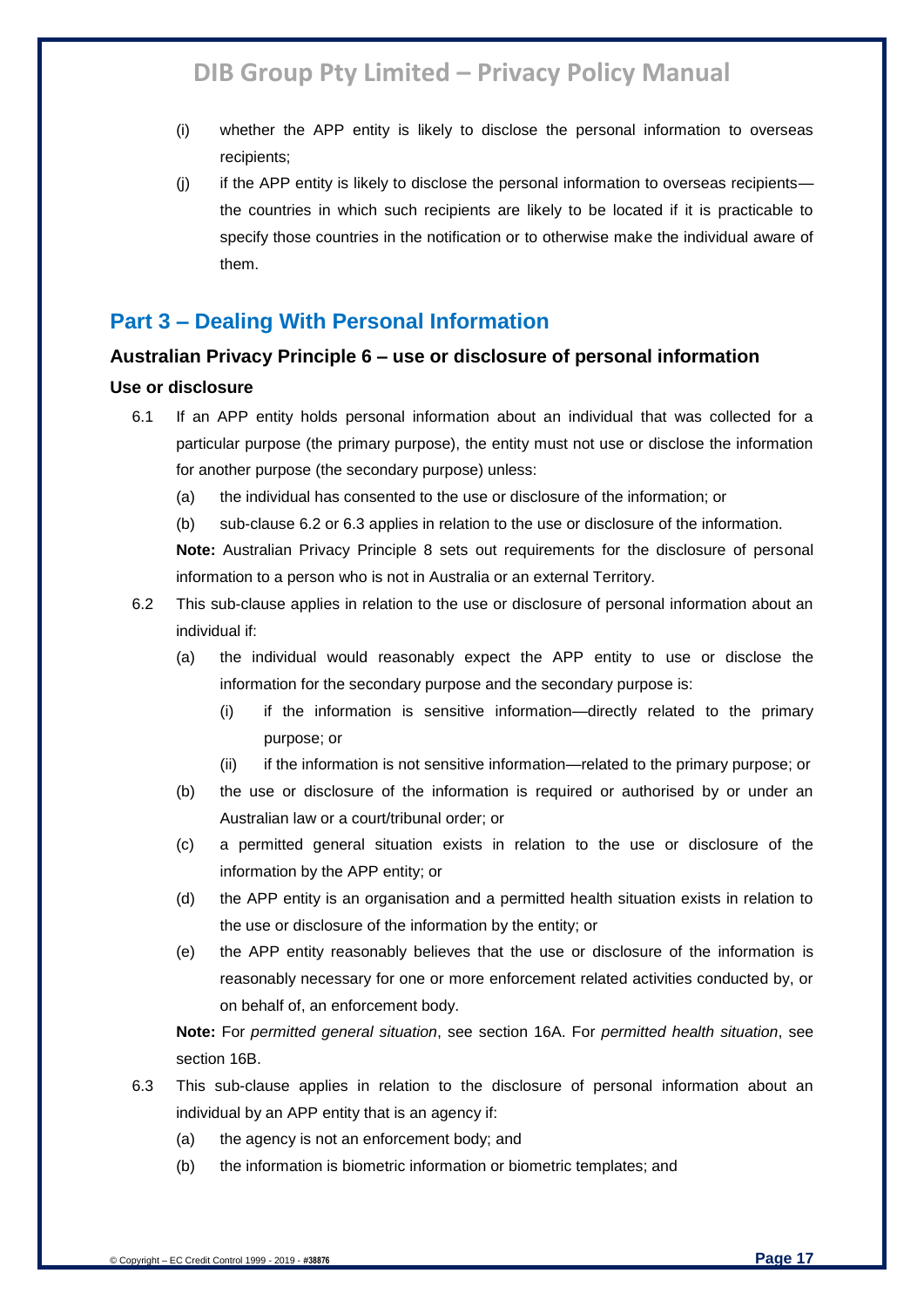- (c) the recipient of the information is an enforcement body; and
- (d) the disclosure is conducted in accordance with the guidelines made by the Commissioner for the purposes of this paragraph.

### 6.4 If:

- (a) the APP entity is an organisation; and
- (b) subsection 16B(2) applied in relation to the collection of the personal information by the entity;

the entity must take such steps as are reasonable in the circumstances to ensure that the information is de-identified before the entity discloses it in accordance with sub-clause 6.1 or 6.2.

### *Written note of use or disclosure*

6.5 If an APP entity uses or discloses personal information in accordance with paragraph 6.2(e), the entity must make a written note of the use or disclosure.

### *Related bodies corporate*

6.6 If:

- (a) an APP entity is a body corporate; and
- (b) the entity collects personal information from a related body corporate;

this principle applies as if the entity's primary purpose for the collection of the information were the primary purpose for which the related body corporate collected the information.

#### *Exceptions*

- 6.7 This principle does not apply to the use or disclosure by an organisation of:
	- (a) personal information for the purpose of direct marketing; or
	- (b) government related identifiers.

### **Australian Privacy Principle 7 – direct marketing**

### *Direct marketing*

7.1 If an organisation holds personal information about an individual, the organisation must not use or disclose the information for the purpose of direct marketing.

**Note:** An act or practice of an agency may be treated as an act or practice of an organisation, see section 7A.

### *Exceptions – personal information other than sensitive information*

- 7.2 Despite sub-clause 7.1, an organisation may use or disclose personal information (other than sensitive information) about an individual for the purpose of direct marketing if:
	- (a) the organisation collected the information from:
		- (i) the individual and the individual would not reasonably expect the organisation to use or disclose the information for that purpose; or
		- (ii) someone other than the individual; and
	- (b) either:
		- (i) the individual has consented to the use or disclosure of the information for that purpose; or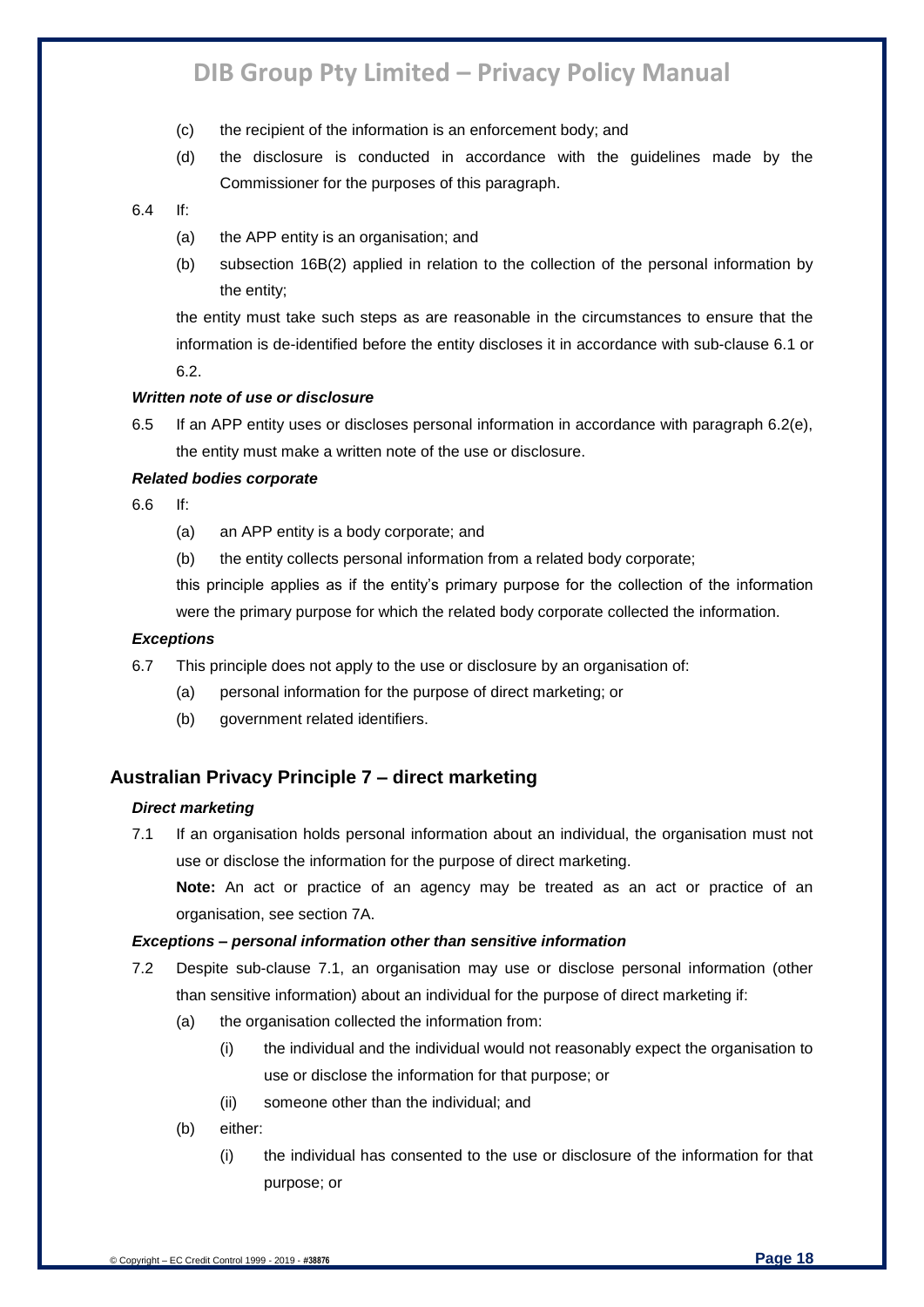- (ii) it is impracticable to obtain that consent; and
- (c) the organisation provides a simple means by which the individual may easily request not to receive direct marketing communications from the organisation; and
- (d) in each direct marketing communication with the individual:
	- (i) the organisation includes a prominent statement that the individual may make such a request; or
	- (ii) the organisation otherwise draws the individual's attention to the fact that the individual may make such a request; and
- (e) the individual has not made such a request to the organisation.

### *Exception – sensitive information*

7.3 Despite sub-clause 7.1, an organisation may use or disclose sensitive information about an individual for the purpose of direct marketing if the individual has consented to the use or disclosure of the information for that purpose.

### *Exception – contracted service providers*

- 7.4 Despite sub-clause 7.1, an organisation may use or disclose personal information for the purpose of direct marketing if:
	- (a) the organisation is a contracted service provider for a Commonwealth contract; and
	- (b) the organisation collected the information for the purpose of meeting (directly or indirectly) an obligation under the contract; and
	- (c) the use or disclosure is necessary to meet (directly or indirectly) such an obligation.

#### *Individual may request not to receive direct marketing communications etc.*

- 7.5 If an organisation (the first organisation) uses or discloses personal information about an individual:
	- (a) for the purpose of direct marketing by the first organisation; or
	- (b) for the purpose of facilitating direct marketing by other organisations;
	- the individual may:
	- (c) if paragraph (a) applies—request not to receive direct marketing communications from the first organisation; and
	- (d) if paragraph (b) applies—request the organisation not to use or disclose the information for the purpose referred to in that paragraph; and
	- (e) request the first organisation to provide its source of the information.
- 7.6 If an individual makes a request under sub-clause 7.5, the first organisation must not charge the individual for the making of, or to give effect to, the request and:
	- (a) if the request is of a kind referred to in paragraph  $7.5(c)$  or (d)—the first organisation must give effect to the request within a reasonable period after the request is made; and
	- (b) if the request is of a kind referred to in paragraph 7.5(e)—the organisation must, within a reasonable period after the request is made, notify the individual of its source unless it is impracticable or unreasonable to do so.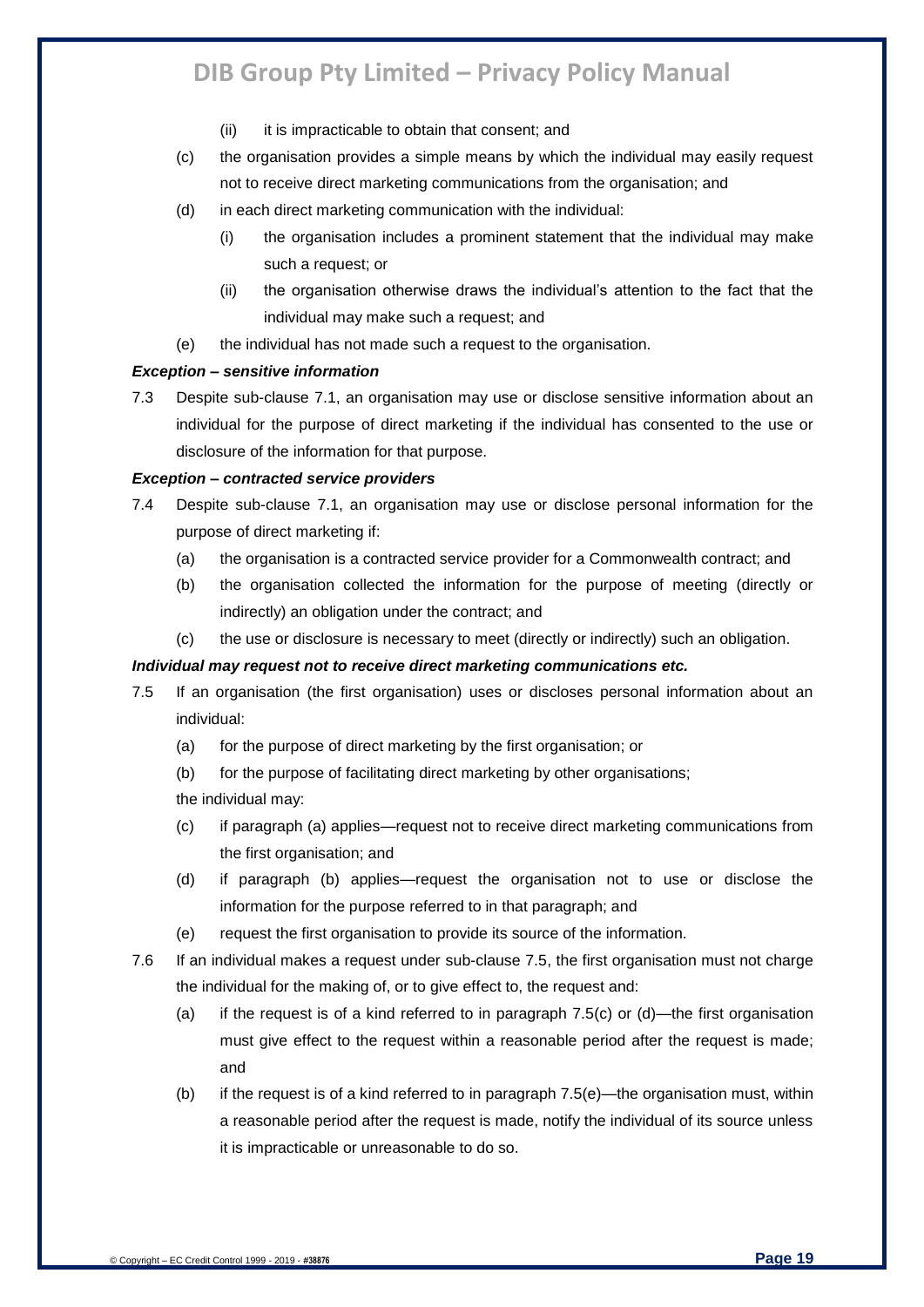### *Interaction with other legislation*

- 7.7 This principle does not apply to the extent that any of the following apply:
	- (a) the *Do Not Call Register Act 2006*;
	- (b) the *Spam Act 2003*;
	- (c) any other Act of the Commonwealth, or a Norfolk Island enactment, prescribed by the regulations.

# **Australian Privacy Principle 8 – cross-border disclosure of personal information**

- 8.1 Before an APP entity discloses personal information about an individual to a person (the overseas recipient):
	- (a) who is not in Australia or an external Territory; and
	- (b) who is not the entity or the individual;

the entity must take such steps as are reasonable in the circumstances to ensure that the overseas recipient does not breach the Australian Privacy Principles (other than Australian Privacy Principle 1) in relation to the information.

**Note**: In certain circumstances, an act done, or a practice engaged in, by the overseas recipient is taken, under section 16C, to have been done, or engaged in, by the APP entity and to be a breach of the Australian Privacy Principles.

- 8.2 Sub-clause 8.1 does not apply to the disclosure of personal information about an individual by an APP entity to the overseas recipient if:
	- (a) the entity reasonably believes that:
		- (i) the recipient of the information is subject to a law, or binding scheme, that has the effect of protecting the information in a way that, overall, is at least substantially similar to the way in which the Australian Privacy Principles protect the information; and
		- (ii) there are mechanisms that the individual can access to take action to enforce that protection of the law or binding scheme; or
	- (b) both of the following apply:
		- (i) the entity expressly informs the individual that if he or she consents to the disclosure of the information, sub-clause 8.1 will not apply to the disclosure;
		- (ii) after being so informed, the individual consents to the disclosure; or
	- (c) the disclosure of the information is required or authorised by or under an Australian law or a court/tribunal order; or
	- (d) a permitted general situation (other than the situation referred to in item 4 or 5 of the table in subsection 16A(1)) exists in relation to the disclosure of the information by the APP entity; or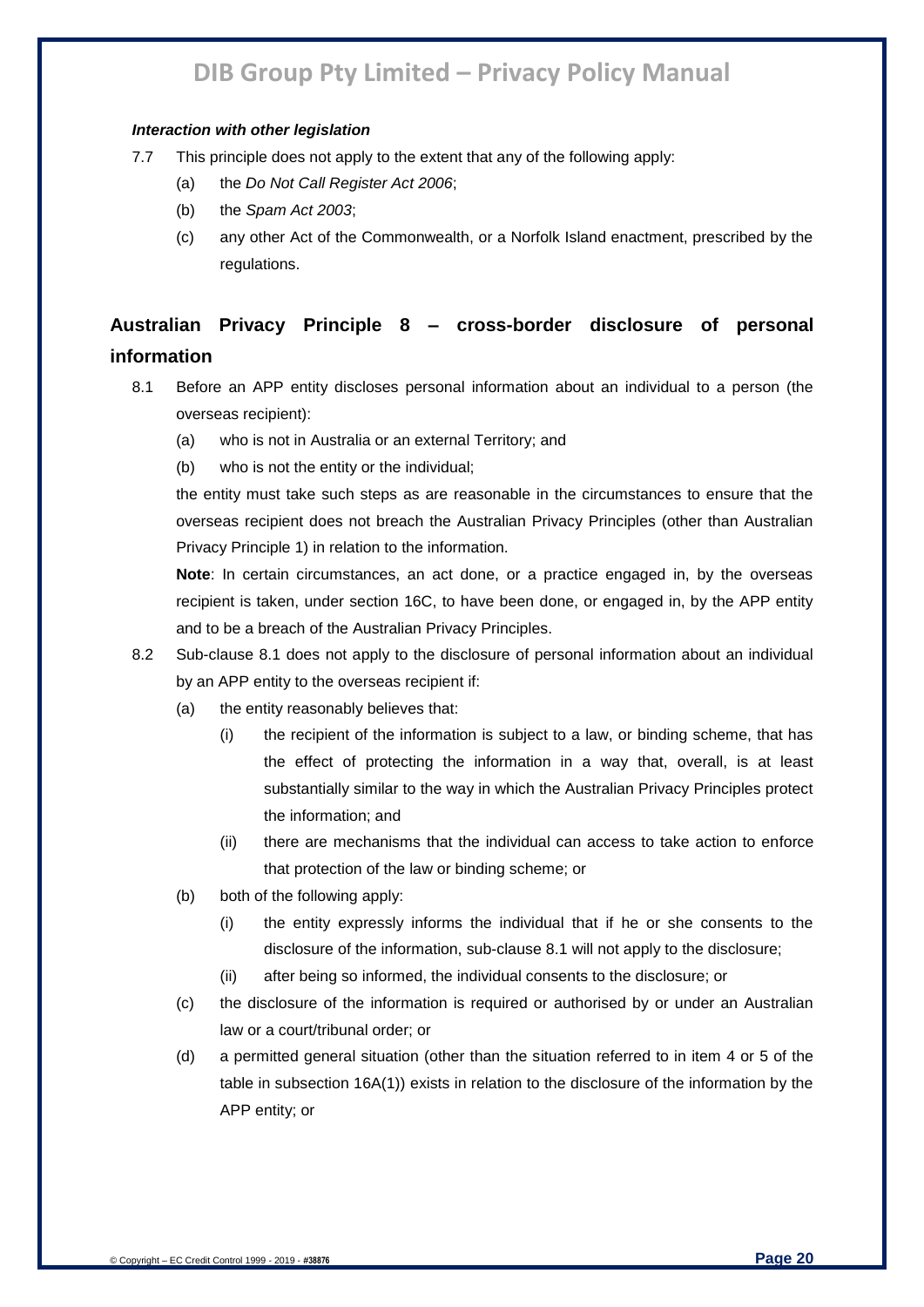- (e) the entity is an agency and the disclosure of the information is required or authorised by or under an international agreement relating to information sharing to which Australia is a party; or
- (f) the entity is an agency and both of the following apply:
	- (i) the entity reasonably believes that the disclosure of the information is reasonably necessary for one or more enforcement related activities conducted by, or on behalf of, an enforcement body;
	- (ii) the recipient is a body that performs functions, or exercises powers, that are similar to those performed or exercised by an enforcement body.

**Note:** For *permitted general situation*, see section 16A.

# **Australian Privacy Principle 9 – adoption, use or disclosure of government related identifiers**

#### *Adoption of government related identifiers*

- 9.1 An organisation must not adopt a government related identifier of an individual as its own identifier of the individual unless:
	- (a) the adoption of the government related identifier is required or authorised by or under an Australian law or a court/tribunal order; or
	- (b) sub-clause 9.3 applies in relation to the adoption.

**Note:** An act or practice of an agency may be treated as an act or practice of an organisation, see section 7A.

#### *Use or disclosure of government related identifiers*

- 9.2 An organisation must not use or disclose a government related identifier of an individual unless:
	- (a) the use or disclosure of the identifier is reasonably necessary for the organisation to verify the identity of the individual for the purposes of the organisation's activities or functions; or
	- (b) the use or disclosure of the identifier is reasonably necessary for the organisation to fulfil its obligations to an agency or a State or Territory authority; or
	- (c) the use or disclosure of the identifier is required or authorised by or under an Australian law or a court/tribunal order; or
	- (d) a permitted general situation (other than the situation referred to in item 4 or 5 of the table in subsection 16A(1)) exists in relation to the use or disclosure of the identifier; or
	- (e) the organisation reasonably believes that the use or disclosure of the identifier is reasonably necessary for one or more enforcement related activities conducted by, or on behalf of, an enforcement body; or
	- (f) sub-clause 9.3 applies in relation to the use or disclosure.

**Note 1:** An act or practice of an agency may be treated as an act or practice of an organisation, see section 7A.

**Note 2:** For *permitted general situation*, see section 16A.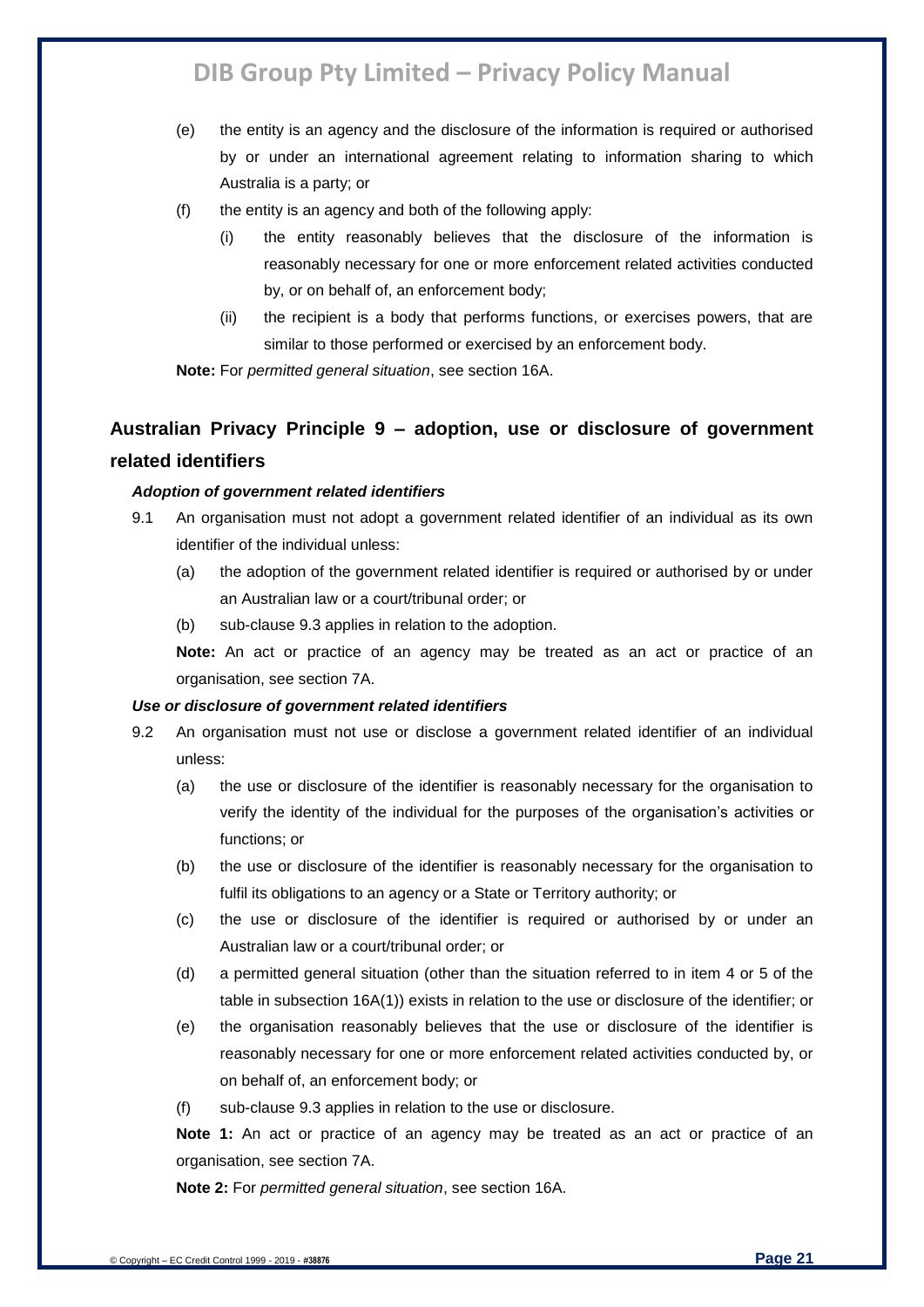### *Regulations about adoption, use or disclosure*

- 9.3 This sub-clause applies in relation to the adoption, use or disclosure by an organisation of a government related identifier of an individual if:
	- (a) the identifier is prescribed by the regulations; and
	- (b) the organisation is prescribed by the regulations, or is included in a class of organisations prescribed by the regulations; and
	- (c) the adoption, use or disclosure occurs in the circumstances prescribed by the regulations.

**Note:** There are prerequisites that must be satisfied before the matters mentioned in this sub-clause are prescribed, see subsections 100(2) and (3).

# **Part 4 – Integrity Of Personal Information**

### **Australian Privacy Principle 10 – quality of personal information**

- 10.1 An APP entity must take such steps (if any) as are reasonable in the circumstances to ensure that the personal information that the entity collects is accurate, up to date and complete.
- 10.2 An APP entity must take such steps (if any) as are reasonable in the circumstances to ensure that the personal information that the entity uses or discloses is, having regard to the purpose of the use or disclosure, accurate, up to date, complete and relevant.

### **Australian Privacy Principle 11 – security of personal information**

- 11.1 If an APP entity holds personal information, the entity must take such steps as are reasonable in the circumstances to protect the information:
	- (a) from misuse, interference and loss; and
	- (b) from unauthorised access, modification or disclosure.
- 11.2 If:
	- (a) an APP entity holds personal information about an individual; and
	- (b) the entity no longer needs the information for any purpose for which the information may be used or disclosed by the entity under this Schedule; and
	- (c) the information is not contained in a Commonwealth record; and
	- (d) the entity is not required by or under an Australian law, or a court/tribunal order, to retain the information;

the entity must take such steps as are reasonable in the circumstances to destroy the information or to ensure that the information is de-identified.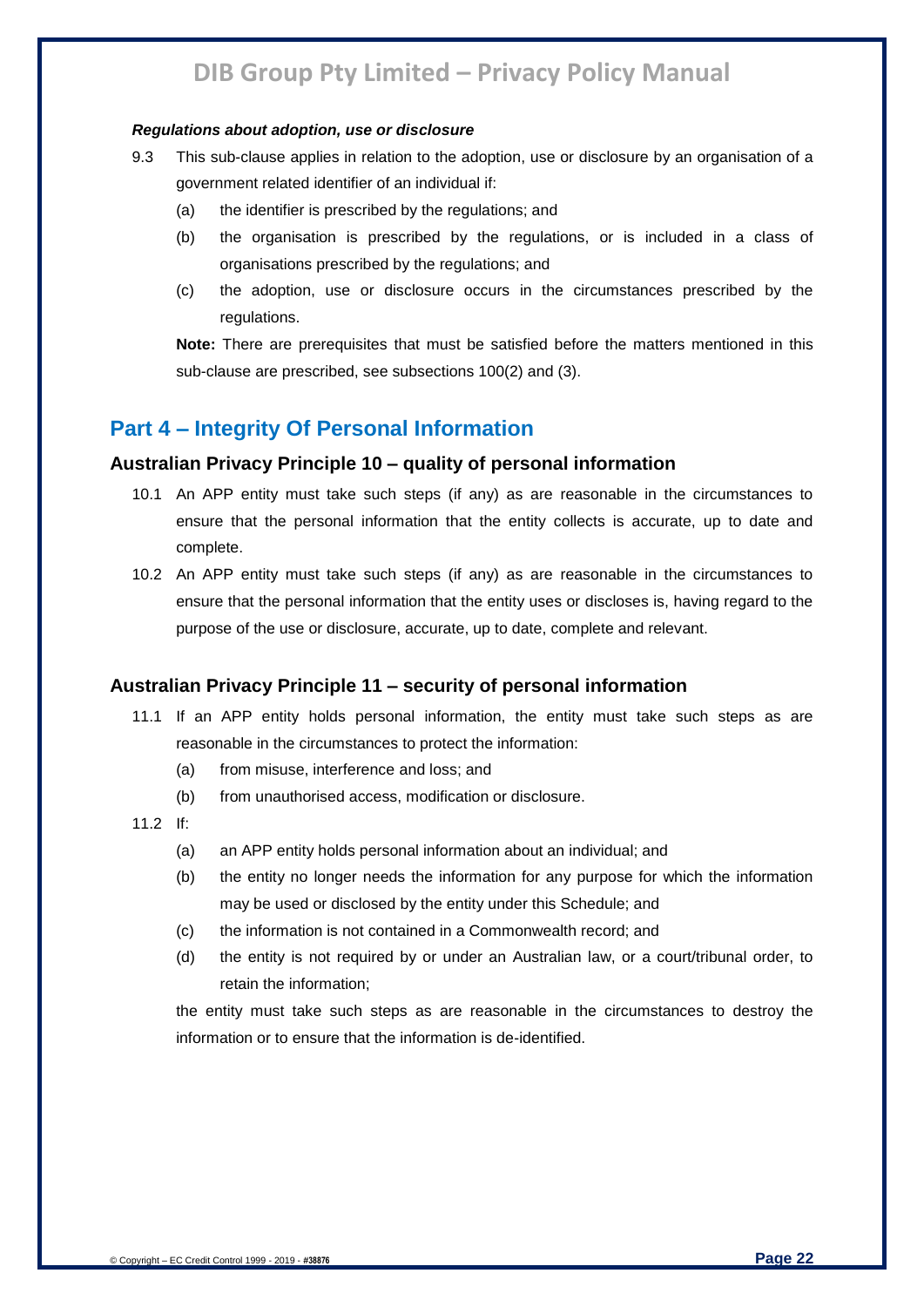# **Part 5 – Access To, And Correction Of, Personal Information**

### **Australian Privacy Principle 12 – access to personal information**

#### *Access*

12.1 If an APP entity holds personal information about an individual, the entity must, on request by the individual, give the individual access to the information.

#### *Exception to access – agency*

- 12.2 If:
	- (a) the APP entity is an agency; and
	- (b) the entity is required or authorised to refuse to give the individual access to the personal information by or under:
		- (i) the Freedom of Information Act; or
		- (ii) any other Act of the Commonwealth, or a Norfolk Island enactment, that provides for access by persons to documents;

then, despite sub-clause 12.1, the entity is not required to give access to the extent that the entity is required or authorised to refuse to give access.

#### *Exception to access – organisation*

- 12.3 If the APP entity is an organisation then, despite sub-clause 12.1, the entity is not required to give the individual access to the personal information to the extent that:
	- (a) the entity reasonably believes that giving access would pose a serious threat to the life, health or safety of any individual, or to public health or public safety; or
	- (b) giving access would have an unreasonable impact on the privacy of other individuals; or
	- (c) the request for access is frivolous or vexatious; or
	- (d) the information relates to existing or anticipated legal proceedings between the entity and the individual, and would not be accessible by the process of discovery in those proceedings; or
	- (e) giving access would reveal the intentions of the entity in relation to negotiations with the individual in such a way as to prejudice those negotiations; or
	- (f) giving access would be unlawful; or
	- (g) denying access is required or authorised by or under an Australian law or a court/ tribunal order; or
	- (h) both of the following apply:
		- (i) the entity has reason to suspect that unlawful activity, or misconduct of a serious nature, that relates to the entity's functions or activities has been, is being or may be engaged in;
		- (ii) giving access would be likely to prejudice the taking of appropriate action in relation to the matter; or
	- (i) giving access would be likely to prejudice one or more enforcement related activities conducted by, or on behalf of, an enforcement body; or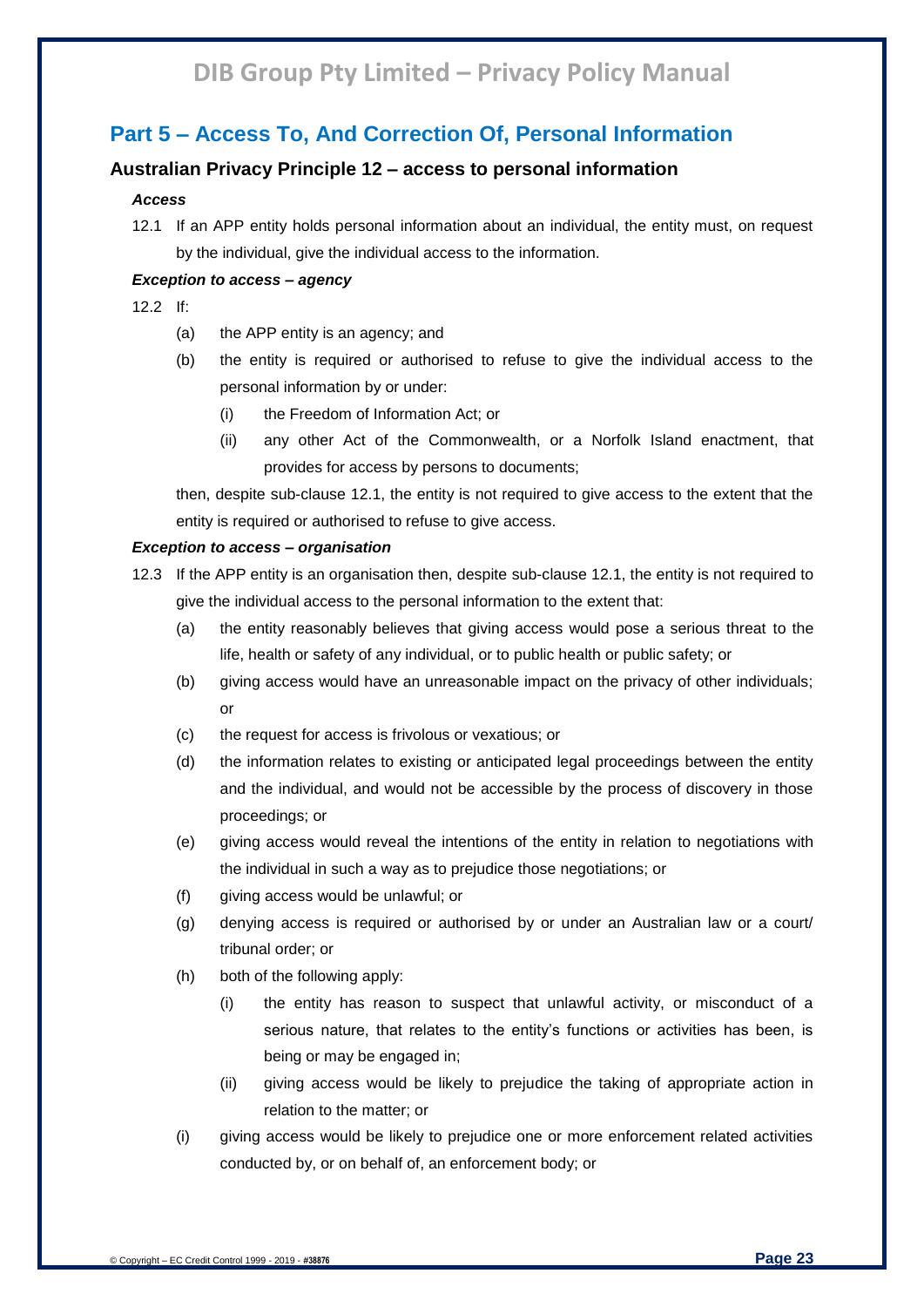(j) giving access would reveal evaluative information generated within the entity in connection with a commercially sensitive decision-making process.

#### *Dealing with requests for access*

- 12.4 The APP entity must:
	- (a) respond to the request for access to the personal information:
		- (i) if the entity is an agency—within 30 days after the request is made; or
		- (ii) if the entity is an organisation—within a reasonable period after the request is made; and
	- (b) give access to the information in the manner requested by the individual, if it is reasonable and practicable to do so.

### *Other means of access*

- 12.5 If the APP entity refuses:
	- (a) to give access to the personal information because of sub-clause 12.2 or 12.3; or
	- (b) to give access in the manner requested by the individual;

the entity must take such steps (if any) as are reasonable in the circumstances to give access in a way that meets the needs of the entity and the individual.

12.6 Without limiting sub-clause 12.5, access may be given through the use of a mutually agreed intermediary.

### *Access charges*

- 12.7 If the APP entity is an agency, the entity must not charge the individual for the making of the request or for giving access to the personal information.
- 12.8 If:
	- (a) the APP entity is an organisation; and
	- (b) the entity charges the individual for giving access to the personal information;

the charge must not be excessive and must not apply to the making of the request.

### *Refusal to give access*

- 12.9 If the APP entity refuses to give access to the personal information because of sub-clause 12.2 or 12.3, or to give access in the manner requested by the individual, the entity must give the individual a written notice that sets out:
	- (a) the reasons for the refusal except to the extent that, having regard to the grounds for the refusal, it would be unreasonable to do so; and
	- (b) the mechanisms available to complain about the refusal; and
	- (c) any other matter prescribed by the regulations.
- 12.10 If the APP entity refuses to give access to the personal information because of paragraph 12.3(j), the reasons for the refusal may include an explanation for the commercially sensitive decision.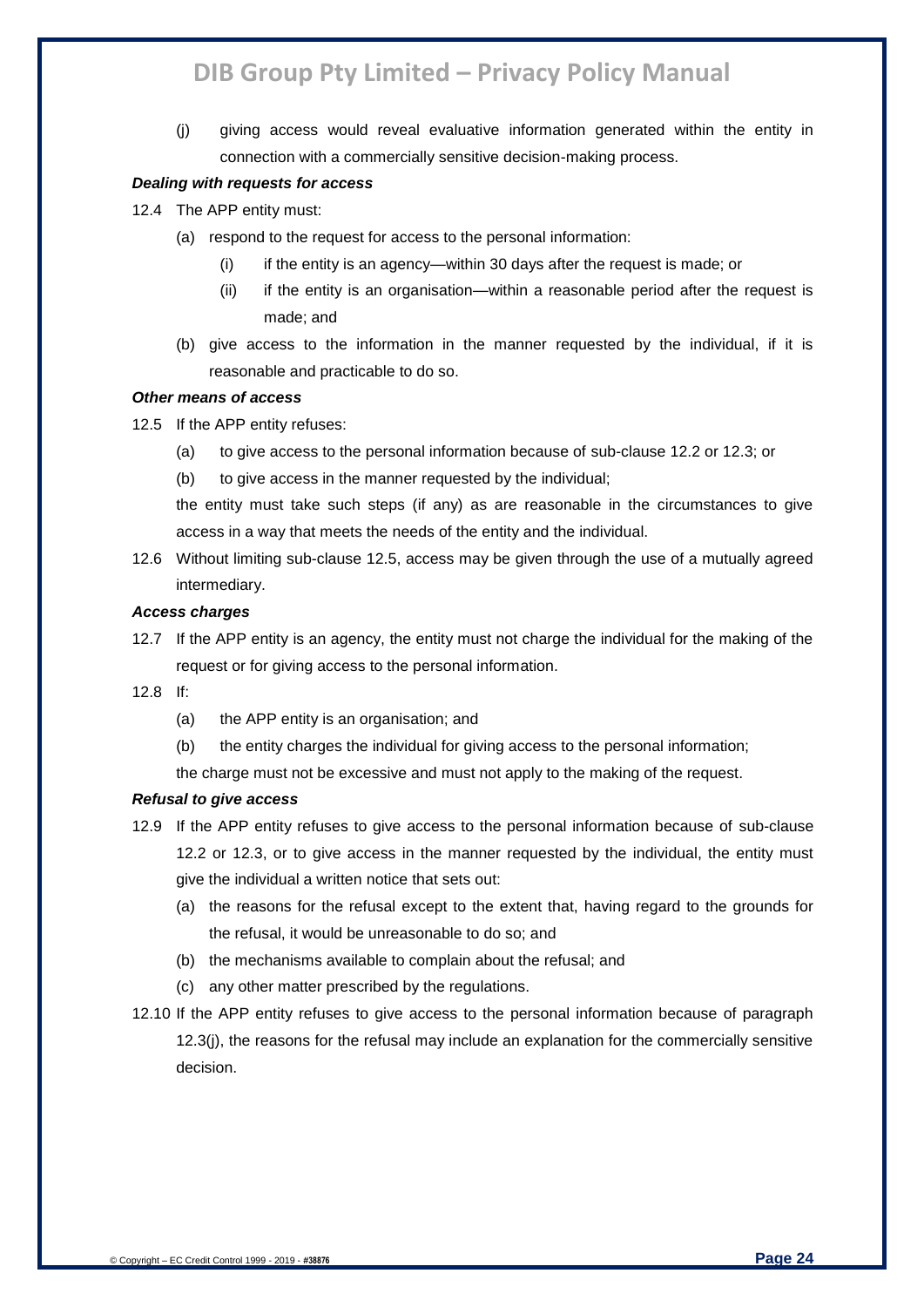# **Australian Privacy Principle 13 – correction of personal information**

### *Correction*

- 13.1 If:
	- (a) an APP entity holds personal information about an individual; and
	- (b) either:
		- (i) the entity is satisfied that, having regard to a purpose for which the information is held, the information is inaccurate, out of date, incomplete, irrelevant or misleading; or
		- (ii) the individual requests the entity to correct the information;

the entity must take such steps (if any) as are reasonable in the circumstances to correct that information to ensure that, having regard to the purpose for which it is held, the information is accurate, up to date, complete, relevant and not misleading.

### *Notification of correction to third parties*

- 13.2 If:
	- (a) the APP entity corrects personal information about an individual that the entity previously disclosed to another APP entity; and
	- (b) the individual requests the entity to notify the other APP entity of the correction;

the entity must take such steps (if any) as are reasonable in the circumstances to give that notification unless it is impracticable or unlawful to do so.

#### *Refusal to correct information*

- 13.3 If the APP entity refuses to correct the personal information as requested by the individual, the entity must give the individual a written notice that sets out:
	- (a) the reasons for the refusal except to the extent that it would be unreasonable to do so; and
	- (b) the mechanisms available to complain about the refusal; and
	- (c) any other matter prescribed by the regulations.

#### *Request to associate a statement*

13.4 If:

- (a) the APP entity refuses to correct the personal information as requested by the individual; and
- (b) the individual requests the entity to associate with the information a statement that the information is inaccurate, out of date, incomplete, irrelevant or misleading;

the entity must take such steps as are reasonable in the circumstances to associate the statement in such a way that will make the statement apparent to users of the information.

### *Dealing with requests*

13.5 If a request is made under sub-clause 13.1 or 13.4, the APP entity:

- (a) must respond to the request:
	- (i) if the entity is an agency—within 30 days after the request is made; or
	- (ii) if the entity is an organisation—within a reasonable period after the request is made; and